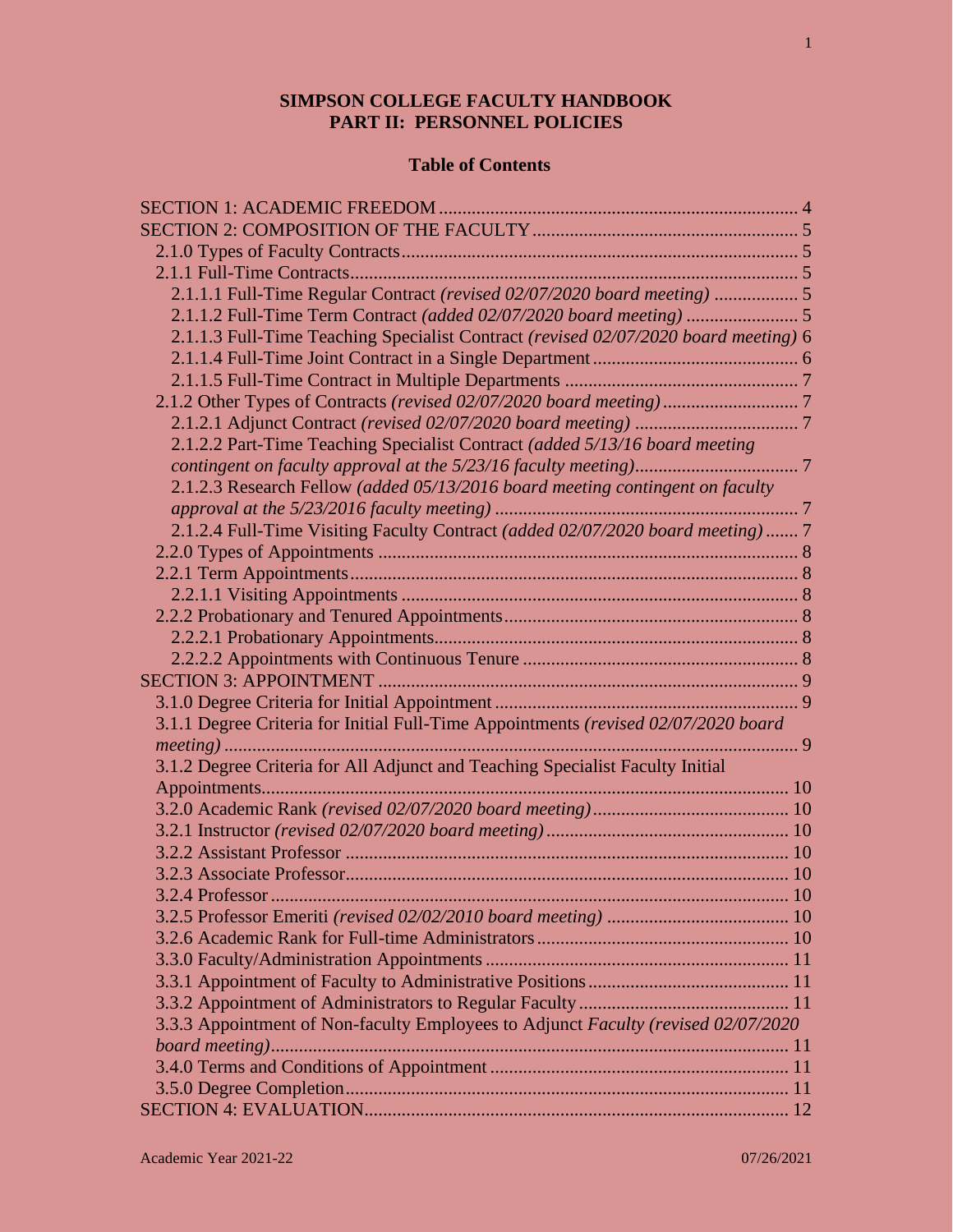| SECTION 6: NON-REAPPOINTMENT (revised 05/11/2012 board meeting) 12                 |  |
|------------------------------------------------------------------------------------|--|
|                                                                                    |  |
| 6.2.0 Non-Reappointment of Full-Time Term and Teaching Specialist Faculty (revised |  |
|                                                                                    |  |
|                                                                                    |  |
|                                                                                    |  |
|                                                                                    |  |
|                                                                                    |  |
|                                                                                    |  |
| 7.1.4 Service to Colleagues and the College (revised 02/05/2016 board meeting) 15  |  |
| 7.2.0 Promotion Criteria for Regular (probationary and tenured) Faculty  16        |  |
|                                                                                    |  |
|                                                                                    |  |
|                                                                                    |  |
|                                                                                    |  |
| 7.2.1.4 Professional Development, Scholarship and Achievement 16                   |  |
|                                                                                    |  |
|                                                                                    |  |
|                                                                                    |  |
|                                                                                    |  |
|                                                                                    |  |
|                                                                                    |  |
|                                                                                    |  |
|                                                                                    |  |
|                                                                                    |  |
|                                                                                    |  |
|                                                                                    |  |
|                                                                                    |  |
|                                                                                    |  |
|                                                                                    |  |
|                                                                                    |  |
| 8.1.2 Teaching                                                                     |  |
|                                                                                    |  |
|                                                                                    |  |
|                                                                                    |  |
|                                                                                    |  |
|                                                                                    |  |
|                                                                                    |  |
|                                                                                    |  |
|                                                                                    |  |
|                                                                                    |  |
| SECTION 10: APPEALS OF FACULTY PERSONNEL COMMITTEE                                 |  |
|                                                                                    |  |
| SECTION 11: DISMISSALS FOR CAUSES OTHER THAN FINANCIAL THREAT                      |  |
|                                                                                    |  |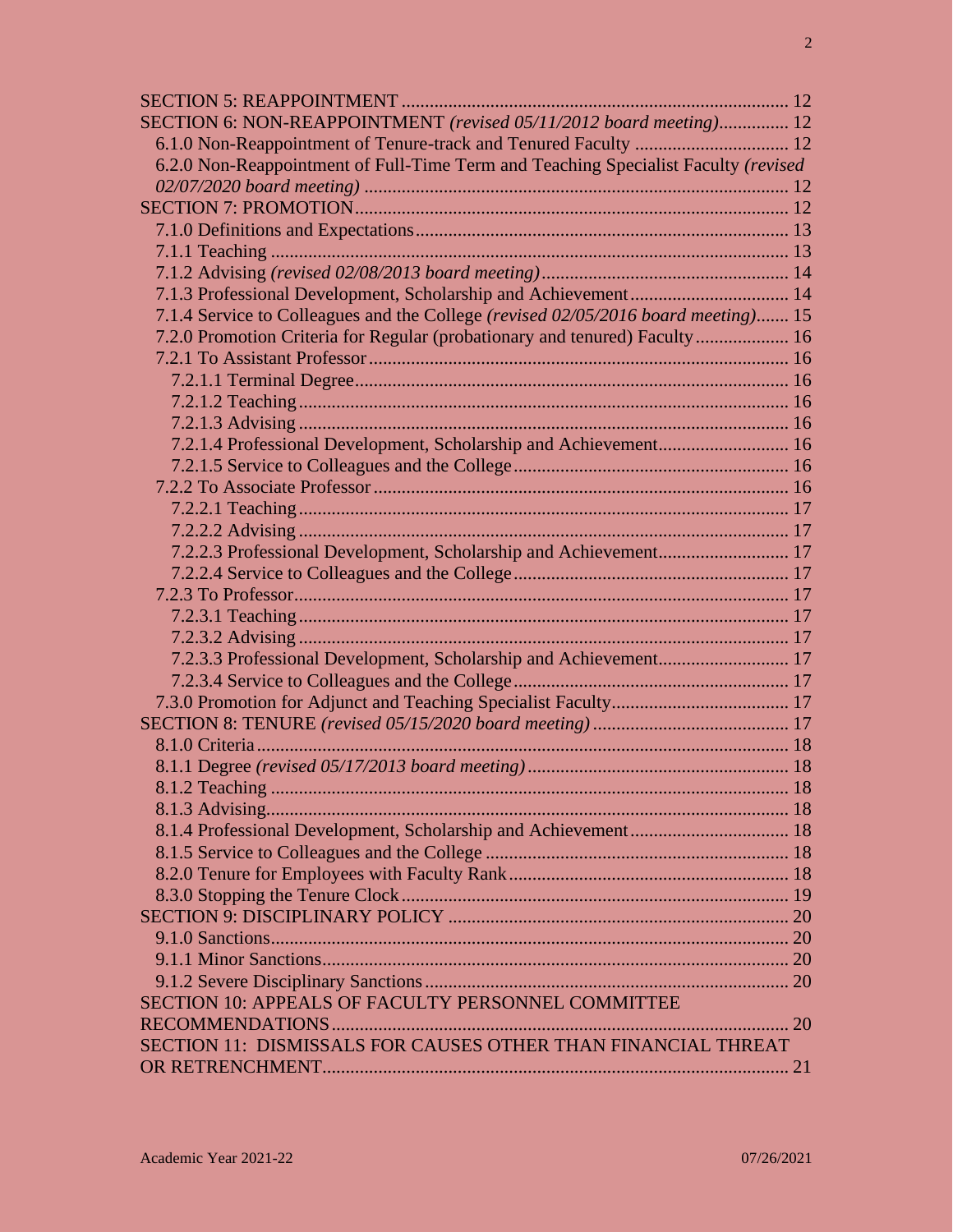# SECTION 12: INSTITUTIONAL RETRENCHMENT UNDER CONDITIONS OF FINANCIAL THREAT AND/OR ENROLLMENT *(revised 05/17/2013 board meeting)*

| TINANCIAE THINEAT AND/ON ENNOEEMENT (Tevised 03/17/2013 board meeting)         |    |
|--------------------------------------------------------------------------------|----|
|                                                                                |    |
|                                                                                |    |
| 12.2.0 Discontinuance of Academic Programs and Majors in Conditions Other Than |    |
|                                                                                |    |
| 12.3.0 Institutional Retrenchment Under Conditions of Financial Threat and/or  |    |
|                                                                                |    |
|                                                                                |    |
|                                                                                |    |
|                                                                                |    |
| SECTION 13: FACULTY GROWTH AND DEVELOPMENT (revised 05/15/2020)                |    |
|                                                                                | 25 |
|                                                                                |    |
|                                                                                |    |
| SECTION 14: AMENDING THE FACULTY PERSONNEL POLICIES SECTION  25                |    |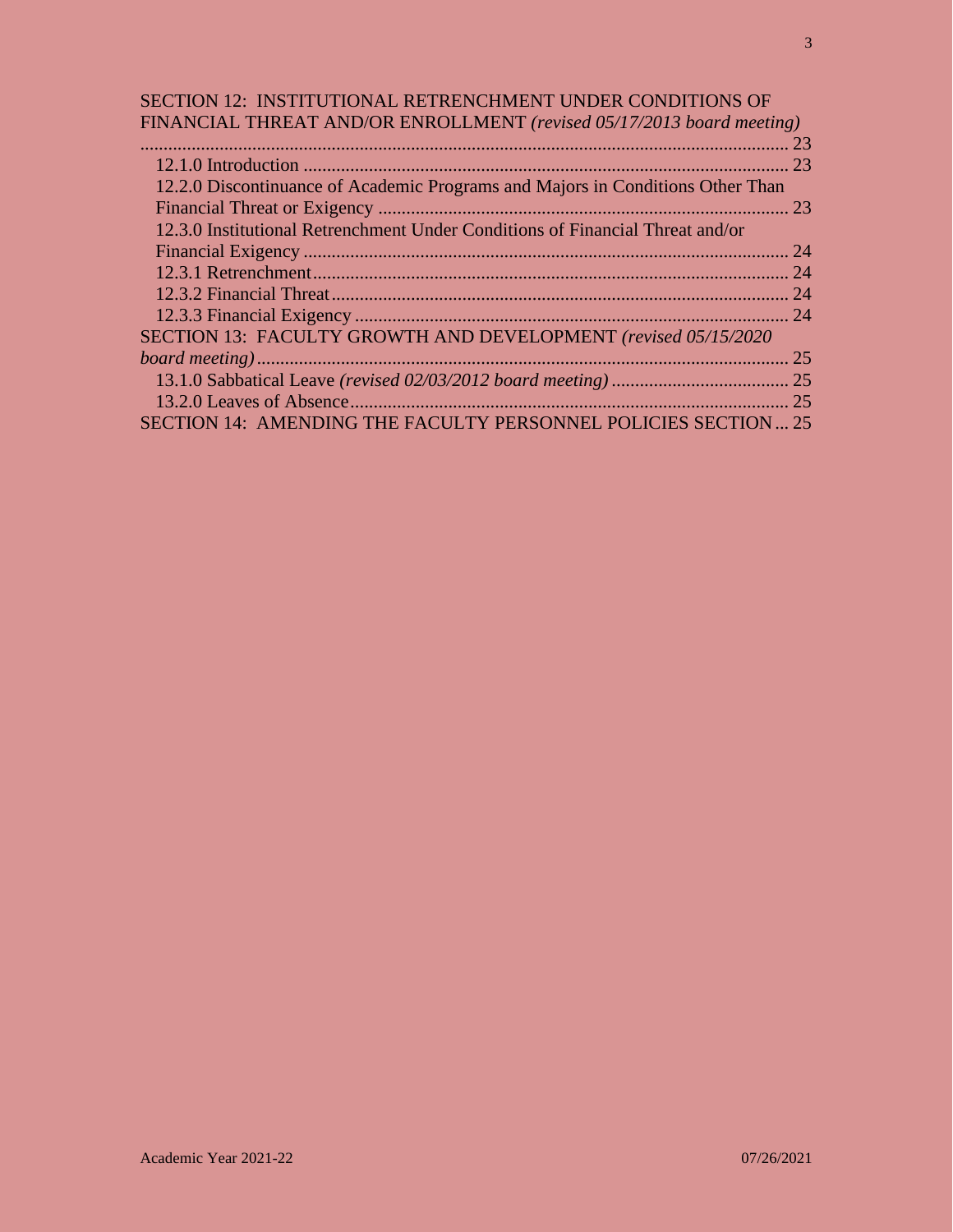#### **SIMPSON COLLEGE FACULTY HANDBOOK PART II: PERSONNEL POLICIES**

Simpson College expects of its faculty members sound scholarship, competent teaching, creativity, concern for students, responsibility in committee assignments, interest in student activities and college events, respect for regulations voted by faculty and trustees, and cooperation in the achievement of the declared purposes of the institution.

In order to assist in the achievement of these objectives, the college faculty, administration and trustees seek to provide clear guidelines to each faculty member in areas of criteria for evaluation of performance, promotion, tenure, and special conditions pertaining to the continuation or termination of employment. Therefore, the policies governing Simpson faculty are those stated in the following sections as approved specifically by its board of trustees.

# **SECTION 1: ACADEMIC FREEDOM**

Every faculty member shall enjoy the privileges and accept the obligations of academic freedom. The college faculty, administration and trustees subscribe to the guidelines for the understanding of academic freedom set forth in the 1940 Statement of Principles on Academic Freedom and Tenure (see Simpson College Faculty Handbook Part VII, Appendix A) formulated by the Association of American Colleges (AAC) and the American Association of University Professors (AAUP). The following information from the 1940 Statement of Principles on Academic Freedom and Tenure express the Simpson College's faculty core understanding of academic freedom:

- The teacher is entitled to full freedom in research and in the publication of the results, subject to the adequate performance of his/her other academic duties; but research for pecuniary return should be based upon an understanding with the authorities of the institution.
- The teacher is entitled to freedom in the classroom in discussing his/her subject, but he/she should be careful not to introduce into his/her teaching controversial matter that has no relation to his/her subject. Limitations of academic freedom because of religious or other aims of the institution should be clearly stated in writing at the time of the appointment.
- The college or university teacher is a citizen, a member of a learned profession, and an officer of an educational institution. When he/she speaks or writes as a citizen, he/she should be free from institutional censorship or discipline, but his/her special position in the community imposes special obligations. As a person of learning and an educational officer, one should remember that the public might judge the profession and the institution by his/her utterances. Hence, he/she should at all times be accurate, should exercise appropriate restraint, and should make every effort to indicate that he/she is not an institutional spokesperson.

The relationship of the college to The United Methodist Church imposes no limitations upon the academic freedom of the faculty as outlined in the above statement. It is expected, however, that those serving the college – faculty or administration – understand and accept this relationship and fulfill their respective professional functions in general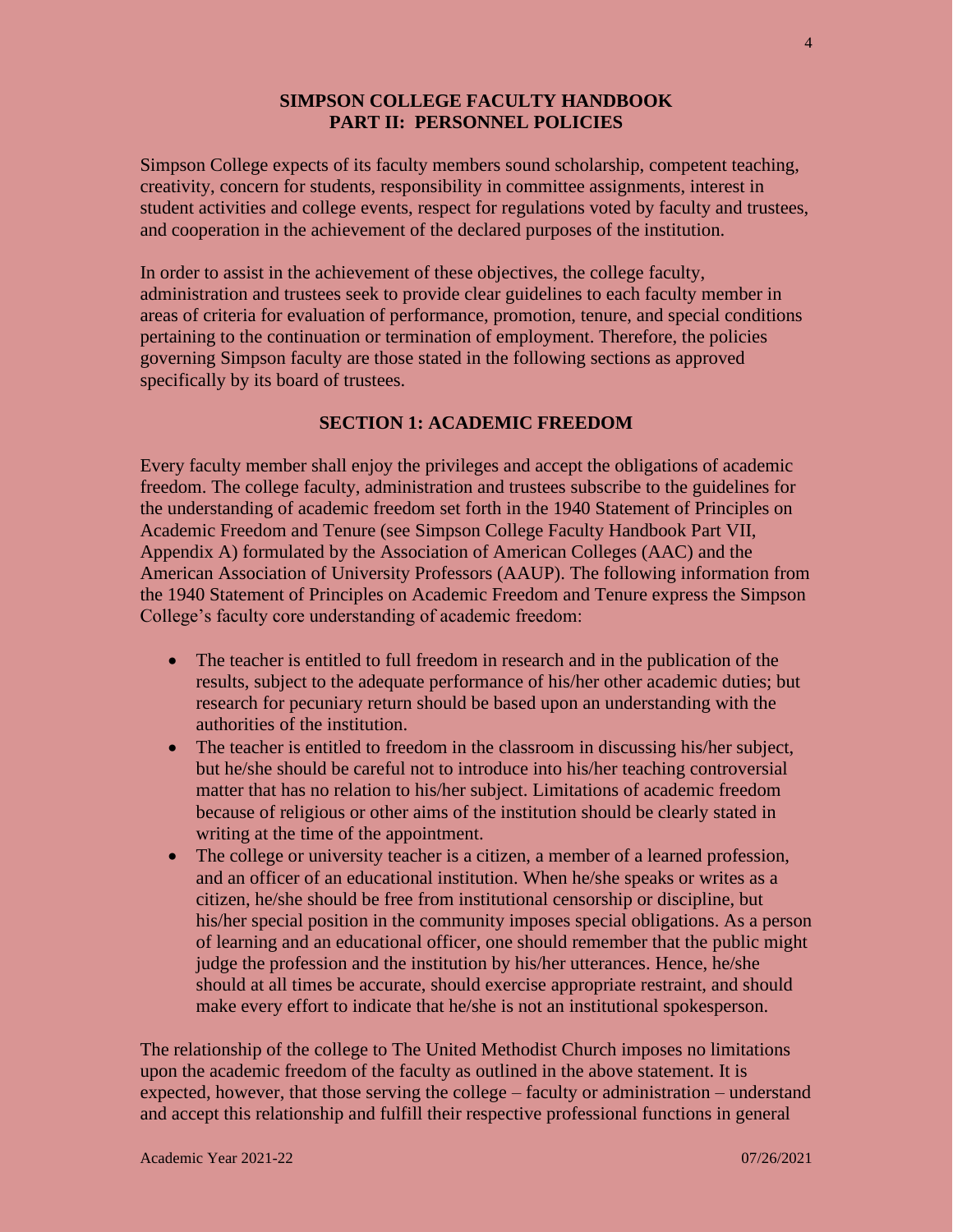sympathy with the nature and objectives of the institution as a church-related college of liberal arts, which is non-sectarian in academic requirements and program.

# **SECTION 2: COMPOSITION OF THE FACULTY**

#### **2.1.0 Types of Faculty Contracts**

All faculty members at the college will have a written contract for their work. The contract describes the employment relationship between the faculty member and the college.

#### **2.1.1 Full-Time Contracts**

#### **2.1.1.1 Full-Time Regular Contract** *(revised 02/07/2020 board meeting)*

These positions have teaching assignments that normally consist of 24 course credits or the equivalent during an academic year. Additional faculty duties ordinarily include:

- Attendance and participation in department meetings and events.
- Attending faculty meetings and convocations.
- Service on committees or other special assignments if eligibility rules allow such service.
- Holding regular office hours and advising students.

Faculty members with regular contracts may choose to supervise independent and directed studies.

At the time of the hire, academic rank (instructor, assistant professor, associate professor, professor) will be assigned as appropriate to their academic credentials.

These faculty members are considered to be on a probationary contract until they receive tenure.

#### **2.1.1.2 Full-Time Term Contract** *(added 02/07/2020 board meeting)*

Full-time term contracts may be used in cases where the college administration believes a full-time contract is warranted, but is unsure about the stability of student demand for the course offerings associated with the position.

These positions are oriented toward teaching, and have teaching assignments that normally consist of 24 to 28 course credits or the equivalent during an academic year. Additional faculty duties ordinarily expected include:

- Attendance and participation in department meetings and events.
- Attending faculty meetings.
- Service on committees, if the eligibility rules of the committee allow such service.
- Holding regular office hours.

If related to new programs, these positions may also be assigned duties related to the recruitment and advising of students in those programs.

At the time of the hire, academic rank (instructor, assistant professor, associate professor, professor) will be assigned as appropriate to their academic credentials.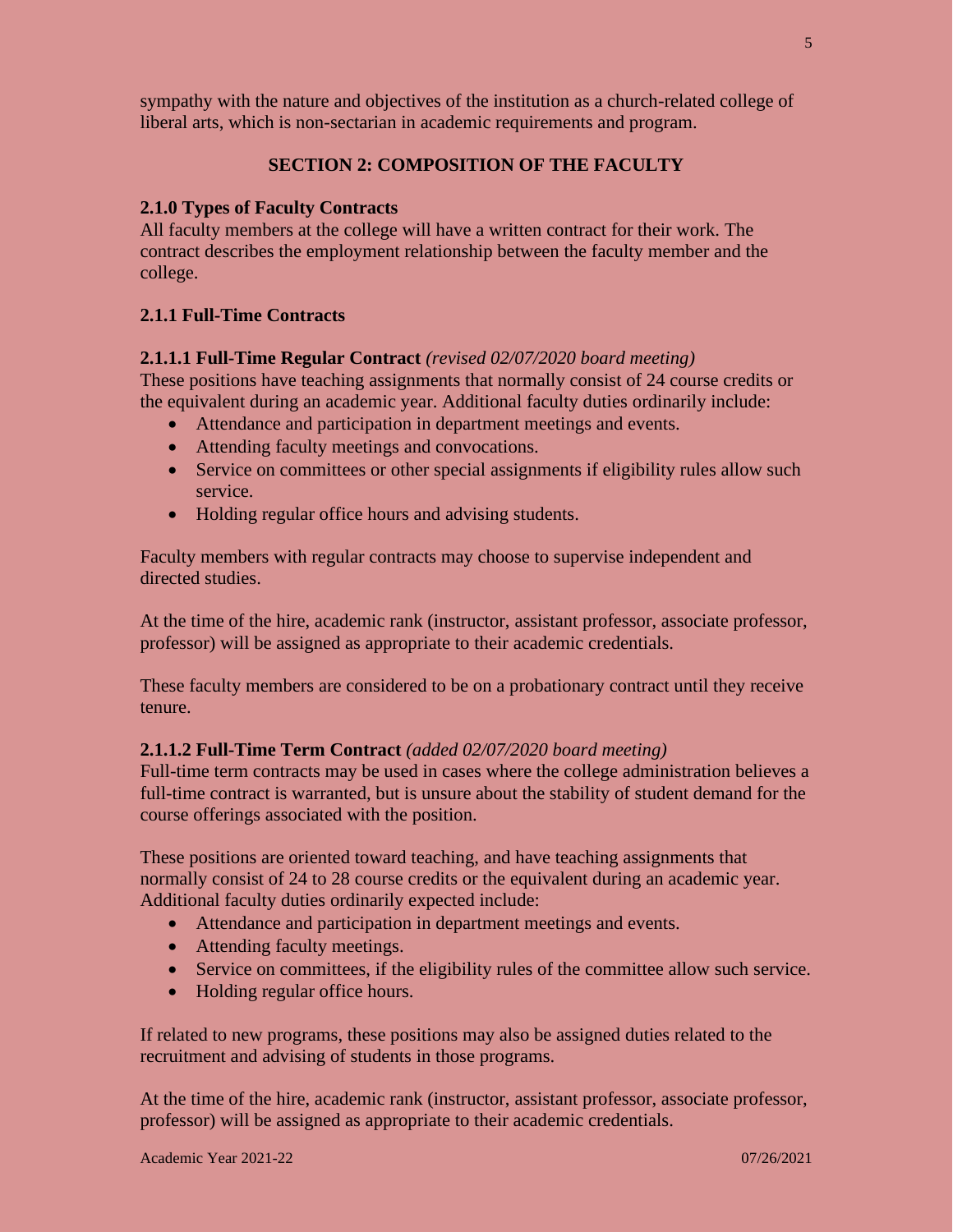Three years after the creation of these positions, the administration shall determine if student demand for the courses associated with the position are strong and that the institution sees an ongoing need for the position. At this point, there are three options:

- 1) the position shall become tenure-track.
- 2) the position shall be renewed for up to two years for final evaluation and determination of on-going institutional need.
- 3) the position shall be discontinued.

The second option may only be taken once. The administration must then select either option 1 or 3.

**2.1.1.3 Full-Time Teaching Specialist Contract** *(revised 02/07/2020 board meeting)* Teaching Specialists are faculty hired primarily for the purpose of providing specialized instructional support outside of the traditional classroom. Ordinarily, they are not expected to teach traditional credit-bearing courses.

If Teaching Specialists do teach traditional courses as a part of their contract they must have appropriate qualifications for doing so and the assigned traditional teaching load must not exceed 12 credits per academic year. If the position demands more than 12 credits of teaching as part of the normal load, the academic dean and department chair shall convert the position to a Full-Time Term contract (see 2.1.1.2).

Full-time Teaching Specialist faculty may be elected to committees, if the eligibility rules of the committee allow such service.

Academic rank (instructor, assistant professor, associate professor, professor) for Teaching Specialist faculty will be assigned as appropriate to their academic credentials at the time of hire. They are not eligible for tenure. If originally hired at the rank of instructor, teaching specialists are not eligible for promotion beyond the rank of assistant professor. Provisions regarding review criteria, notice of renewal or termination will be specified at the time of appointment.

#### **2.1.1.4 Full-Time Joint Contract in a Single Department**

A joint contract divides between two faculty members the rights and responsibilities equivalent to one full-time position, and may be negotiated after consultation with the department. Each faculty member sharing a joint contract is eligible individually for promotion and tenure in accordance with the regular criteria and procedures. A provision may be included in the initial contract that if one member of a joint appointment ceases for any reason to be a member of the faculty, the remaining member may assume the responsibilities of one position at the rank and tenure status of the remaining member. If that provision is not included in the initial contract, the remaining member retains tenure, if tenured, and may negotiate a full-time position by mutual agreement among the remaining member, the department, the Faculty Personnel Committee and the academic dean. If mutual agreement cannot be reached, at the discretion of the academic dean, the faculty member may be issued a one-year terminal contract.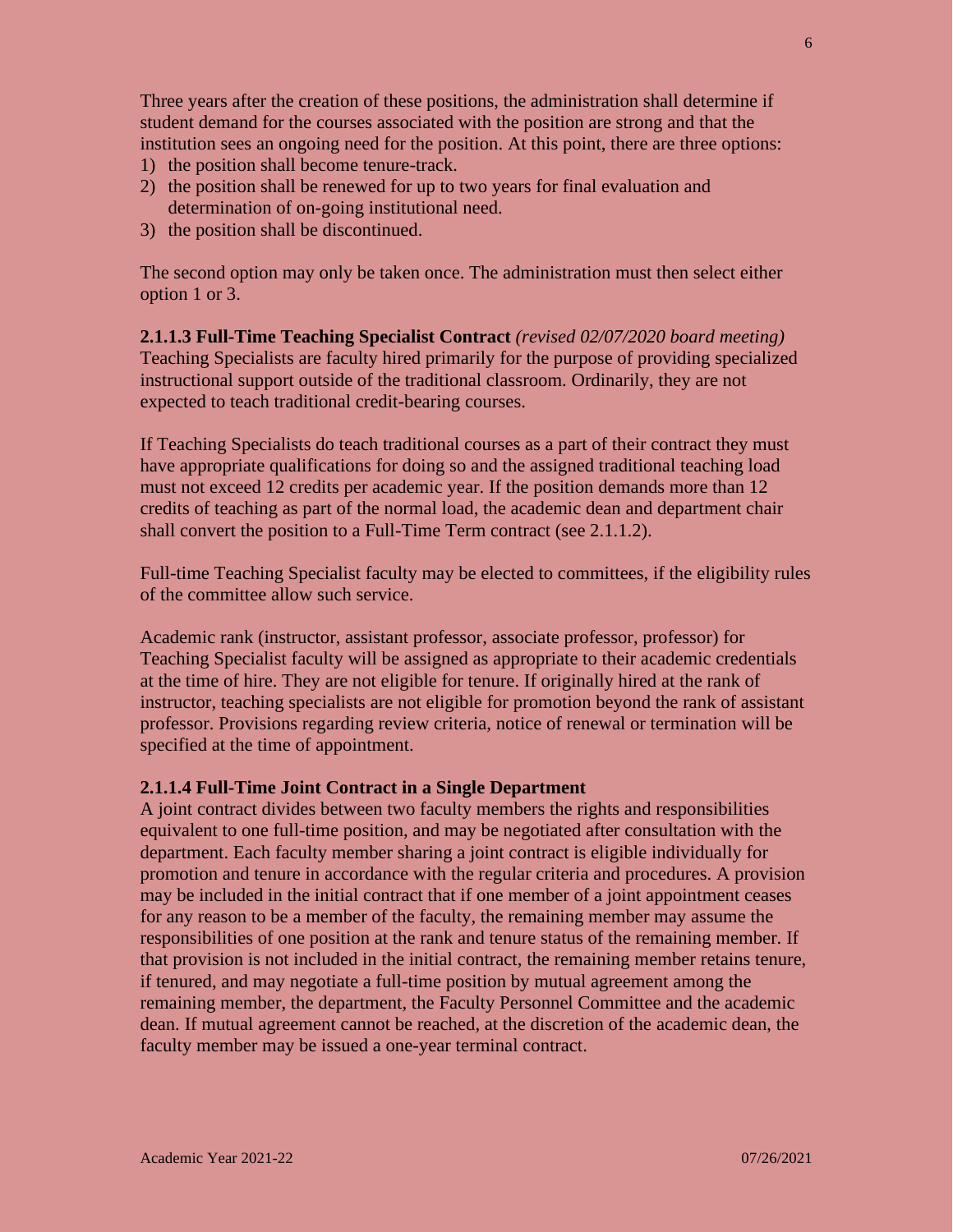# **2.1.1.5 Full-Time Contract in Multiple Departments**

Faculty members may teach courses in more than one department, but all regular faculty must hold an appointment in a single academic department.

# **2.1.2 Other Types of Contracts** *(revised 02/07/2020 board meeting)*

These members of the faculty do not vote in faculty meetings.

# **2.1.2.1 Adjunct Contract** *(revised 02/07/2020 board meeting)*

Faculty members on term contracts who are not teaching a full load (24 credits or its equivalent) but rather have been hired to address enrollment or other curricular needs of the college will be appointed as adjunct faculty. Academic rank (instructor, assistant professor, associate professor, professor) will be assigned as appropriate to their academic credentials. They are not eligible for tenure or promotion; provisions regarding notice of renewal or termination will be specified at the time of appointment.

# **2.1.2.2 Part-Time Teaching Specialist Contract** *(added 5/13/16 board meeting*

*contingent on faculty approval at the 5/23/16 faculty meeting)* Faculty members providing service to the institution in a less than full-time capacity as described in Part II, Section 2.1.1.3 are considered part-time teaching specialists. Requirements for appointment will be consistent with those outlined for full-time

# teaching specialists, as will the assignment of academic rank.

# **2.1.2.3 Research Fellow** *(added 05/13/2016 board meeting contingent on faculty approval at the 5/23/2016 faculty meeting)*

An individual appointed as a research fellow may conduct research, supervise students in research, supervise independent studies, guest lecture in classes and perform other tasks as determined by the institution. The term will be one calendar year. The appointment may be renewed upon mutual agreement. Compensation, if any, will be negotiated at the time of appointment and be included in a formal written agreement.

# **2.1.2.4 Full-Time Visiting Faculty Contract** *(added 02/07/2020 board meeting)*

Full-time visiting faculty contracts may be used to fill a specific short-term vacancy (late resignation, sabbatical replacement, grant-funded scholar, etc.) if the courses associated with the position cannot be filled through the use of adjuncts and overloads.

These positions are oriented toward teaching and have teaching assignments that ordinarily consist of 24 to 28 course credits or the equivalent during an academic year. Additional faculty duties ordinarily expected of full-time visiting faculty members include:

- Attendance and participation in department meetings and events.
- Holding regular office hours.

At the time of the hire, academic rank (instructor, assistant professor, associate professor, professor) will be assigned as appropriate to their academic credentials.

7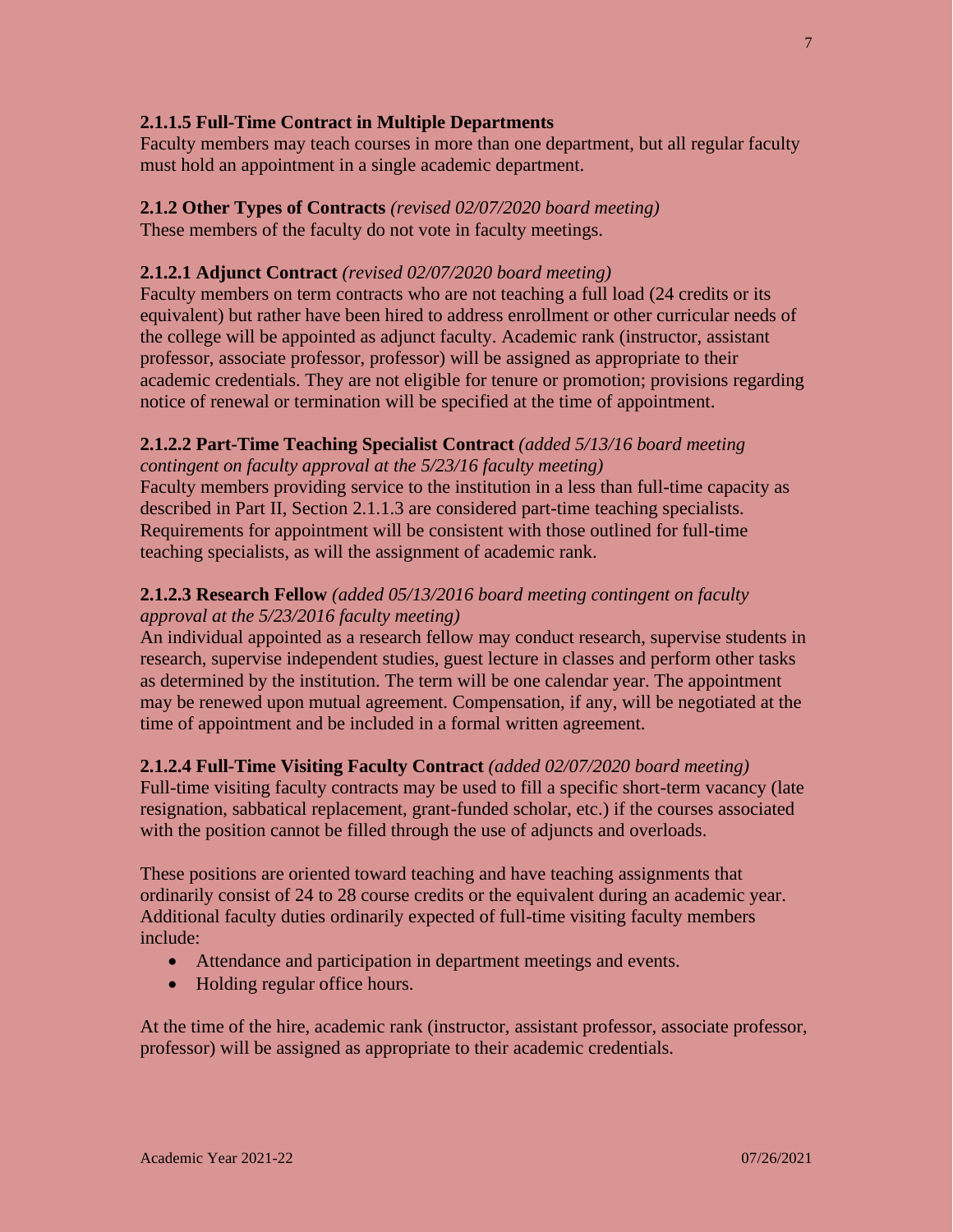These contracts may be issued for one or two years. If the administration and department determine that there is a need beyond that, the position should be covered by a full-time term or tenure-track contract.

#### **2.2.0 Types of Appointments**

Whereas the term *contract* is used to describe the employment relationship between the college and the individual, the term *appointment* is used to describe the status of the relationship between the college and the individual.

# **2.2.1 Term Appointments**

Faculty members on teaching specialist and adjunct contracts will be appointed for terms of one year or other stated periods. Term appointments may be renewable or nonrenewable as stipulated at the time of appointment. Persons with term appointments are not eligible for tenure or promotion beyond the rank of assistant professor

# **2.2.1.1 Visiting Appointments**

Faculty members on term contracts filling a specific vacancy (late resignation, sabbatical replacement, grant-funded scholar, etc.) will be appointed as *visiting* faculty. Academic rank (instructor, assistant professor, associate professor, professor) will be assigned as appropriate to their academic credentials.

# **2.2.2 Probationary and Tenured Appointments**

Faculty members with regular or joint appointments will be on probationary appointments or on appointments with continuous tenure.

# **2.2.2.1 Probationary Appointments**

Probationary appointments may be made for one year, or for other stated periods up to a maximum of six years; a probationary appointment may be renewed, but no such appointment implies a presumption of renewal. Appointment to a probationary contract does not guarantee tenure.

Previous service at Simpson College and other institutions of higher education may be included in the probationary period subject to limitations agreed upon in writing at the time of appointment. If not previously agreed upon in writing, a person with more than three years previous probationary service completed after the terminal degree has been earned will be appointed for a probationary period of not more than four years, even though the person's total probationary period in the academic profession is thereby extended beyond the normal maximum of seven years.

# **2.2.2.2 Appointments with Continuous Tenure**

Appointments with continuous tenure are made after a probationary period of not more than six years. Time spent on leaves of absence will not be included in the six years of probationary service, unless the faculty member and the college agree in writing to the contrary at the time the leave is granted. Tenure may be granted earlier, but not later, than the expiration of the probationary period. The appointment to continuous tenure will follow the policies outlined in Simpson College Handbook Part II: Personnel Policies, Section 8 and the procedures described in Simpson College Handbook Part III: Personnel Procedures, Section 5.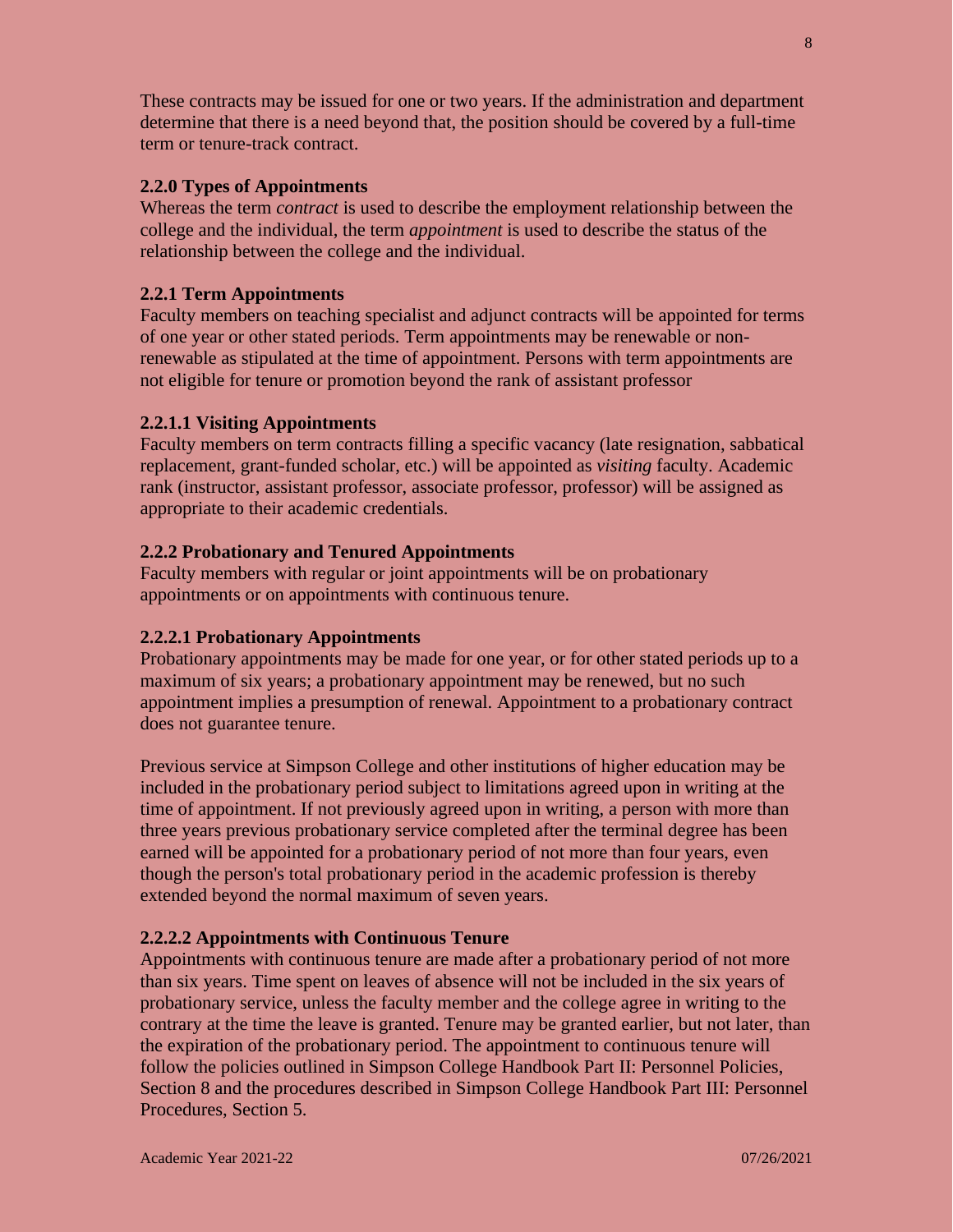# **SECTION 3: APPOINTMENT**

Simpson College defines its policies for appointment, promotion and tenure as stated herein. These policies are regularly administered by appropriate faculty, administrative and trustee groups. **The procedures for the implementation of these policies can be found in Simpson College Faculty Handbook Part III: Personnel Procedures, Section 2.**

Faculty appointments, promotions and tenure are governed by the force of the currently approved policies and procedures. Faculty who sign a contract for the ensuing year tacitly agree to the policies and procedures in force for that year.

#### **3.1.0 Degree Criteria for Initial Appointment**

The following minimal degree criteria have been established for initial appointment in the various types of faculty contracts.

# **3.1.1 Degree Criteria for Initial Full-Time Appointments** *(revised 02/07/2020 board*

*meeting)*

The appropriate academic degree required for full-time appointment to a probationary and term contract will be the earned doctorate except in the following cases:

- Accounting: Masters, plus C.P.A.
- Athletic Training: Master's in field related to area of teaching, plus significant professional experience
- Communication and Media Studies: Ph.D., or Master's in field related to area of teaching, plus significant professional experience
- Computer Science: Ph.D., or a master's in a field related to area of teaching, plus significant professional experience
- English-Creative Writing: Master of Fine Arts
- Library: Master of Library Science
- Management: Doctorate in Management or Doctorate in another field (including J.D.,) plus a Master's in business-related area, or an MBA plus relevant professional experience.
- Physical Education: Master's in field related to area of teaching, plus significant professional experience
- Social Work: Master of Social Work (MSW)
- Studio Arts: Master of Fine Arts
- Theatre-Acting/Directing: Master of Fine Arts
- Theatre-Design: Master of Fine Arts

The above listed degrees are considered to be terminal degrees for the purpose of tenure and promotion. In some cases, a faculty member may be hired in a tenure-track position before the terminal degree is complete. Expectations for degree completion will be included in the original contract. The academic dean, after consultation with the department and the Faculty Personnel Committee, may approve alternate degrees for initial appointment, tenure, and promotion. The approval of alternate degrees for appointment, tenure, and promotion will be documented in writing and included in the faculty member's file.

9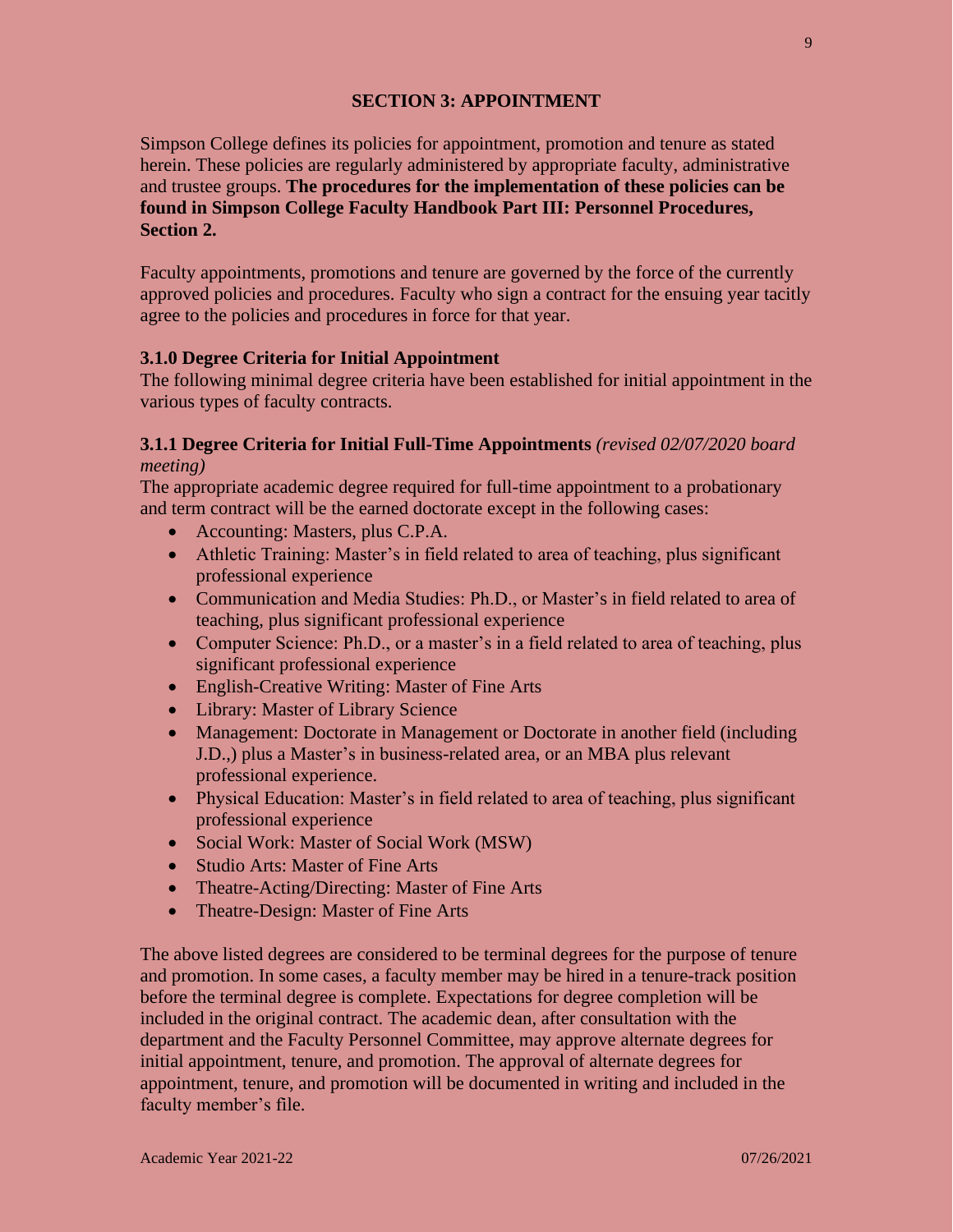# **3.1.2 Degree Criteria for All Adjunct and Teaching Specialist Faculty Initial Appointments**

The appropriate degree and/or professional experience for adjunct and teaching specialist faculty appointments will be determined by the academic dean in consultation with the department at the time of original appointment.

# **3.2.0 Academic Rank** *(revised 02/07/2020 board meeting)*

The college recognizes four academic ranks: instructor, assistant professor, associate professor and professor.

It is understood that the academic dean, after consultation with the FPC, may waive certain criteria for initial appointment.

# **3.2.1 Instructor** *(revised 02/07/2020 board meeting)*

Faculty must have an appropriate degree or significant professional experience or expertise. See 3.1.1 for details.

# **3.2.2 Assistant Professor**

Earned doctorate in the appropriate discipline or other appropriate degree as listed in 3.1.1.

# **3.2.3 Associate Professor**

The earned doctorate in the appropriate discipline or other appropriate degree as listed in 3.1.1 and have achieved the rank of associate at another accredited institution or a meritorious record of achievement in another relevant way.

#### **3.2.4 Professor**

The earned doctorate in the appropriate discipline or other appropriate degree as listed in 3.1.1 and have achieved the rank of professor at another accredited institution or a meritorious record of achievement in another relevant way.

# **3.2.5 Professor Emeriti** *(revised 02/02/2010 board meeting)*

A faculty member who retires from service at Simpson College is eligible to be considered for appointment to the status of professor emeritus and shall, if appointed, be so designated irrespective of the rank at retirement. A faculty member must be at least 55 years old and have held a full-time appointment at the college for at least ten of the preceding thirteen years. Procedures for appointment to professor emeriti may be found in Simpson College Handbook Part III: Personnel Procedures, Section 1.4.0. Current privileges of faculty emeriti status may be found in the Simpson College Handbook Part V: Information. Emeriti may be given additional contracts to teach part-time or to perform other part-time duties at the college.

# **3.2.6 Academic Rank for Full-time Administrators**

Academic rank for administrators and other non-faculty employees will be determined at the time of hire by the president or academic dean in consultation with the Faculty Personnel Committee. Full-time administrators with faculty rank will not normally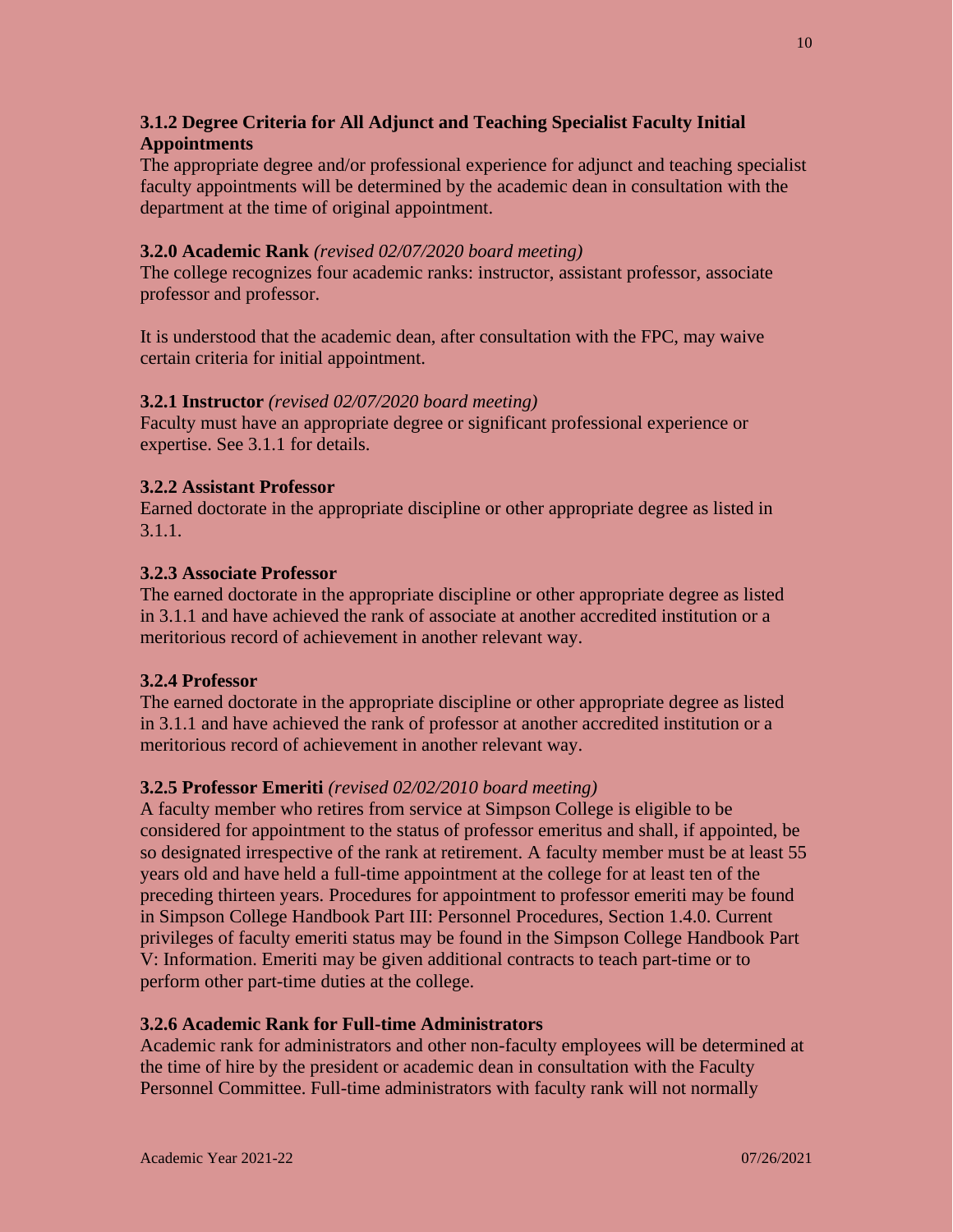receive appointment to an academic department unless their duties include significant teaching responsibility.

#### **3.3.0 Faculty/Administration Appointments**

#### **3.3.1 Appointment of Faculty to Administrative Positions**

A faculty member tenured at Simpson who accepts a non-faculty appointment shall retain tenure and faculty rank, and if negotiated in the initial administrative appointment contract and upon the approval of the department, may return to her or his department upon the conclusion of administrative service.

#### **3.3.2 Appointment of Administrators to Regular Faculty**

College administrators and other non-faculty employees appointed to regular faculty (tenure-track or tenured) positions must qualify on the basis of the same criteria as other faculty. As a general rule, such appointments are to be made at the discretion of the president of the college and with the approval of the academic dean, the Faculty Personnel Committee, and the appropriate department. Academic rank (instructor, assistant professor, associate professor, professor) will be assigned as appropriate to their academic credentials.

Non-faculty employees appointed to regular faculty may be promoted on the basis of total contribution to the college under the same standards of excellence in performance of assigned duties, time in rank, and degree requirements as other faculty members.

# **3.3.3 Appointment of Non-faculty Employees to Adjunct** *Faculty (revised 02/07/2020 board meeting)*

Administrators and other non-faculty employees appointed to adjunct positions (teaching less than 24 credits or its equivalent) must qualify on the basis of the same criteria as other faculty. As a general rule, such appointments are to be made at the discretion of the academic dean upon consultation with the appropriate department. Academic rank (instructor, assistant professor, associate professor, professor) will be assigned as appropriate to their academic credentials. They are not eligible for tenure or promotion; provisions regarding notice of renewal or termination will be specified at the time of appointment.

#### **3.4.0 Terms and Conditions of Appointment**

Appointment to the faculty will be stated or confirmed in writing by the president of the college and a copy of the appointment document will be supplied to the faculty member. Any subsequent extensions or modifications of any appointment and any special understandings will be confirmed in writing and a copy furnished to the faculty member. An appointment to the faculty is not confirmed until a contract is issued, signed by both parties, and received by the college.

#### **3.5.0 Degree Completion**

Faculty members who are hired in regular (tenure-track or tenured) contracts without the appropriate terminal degree will have any conditions regarding the completion of the degree stated in the original contract of hire. If a faculty person does not complete the requirements for the appropriate terminal degree by the end of the period stated in the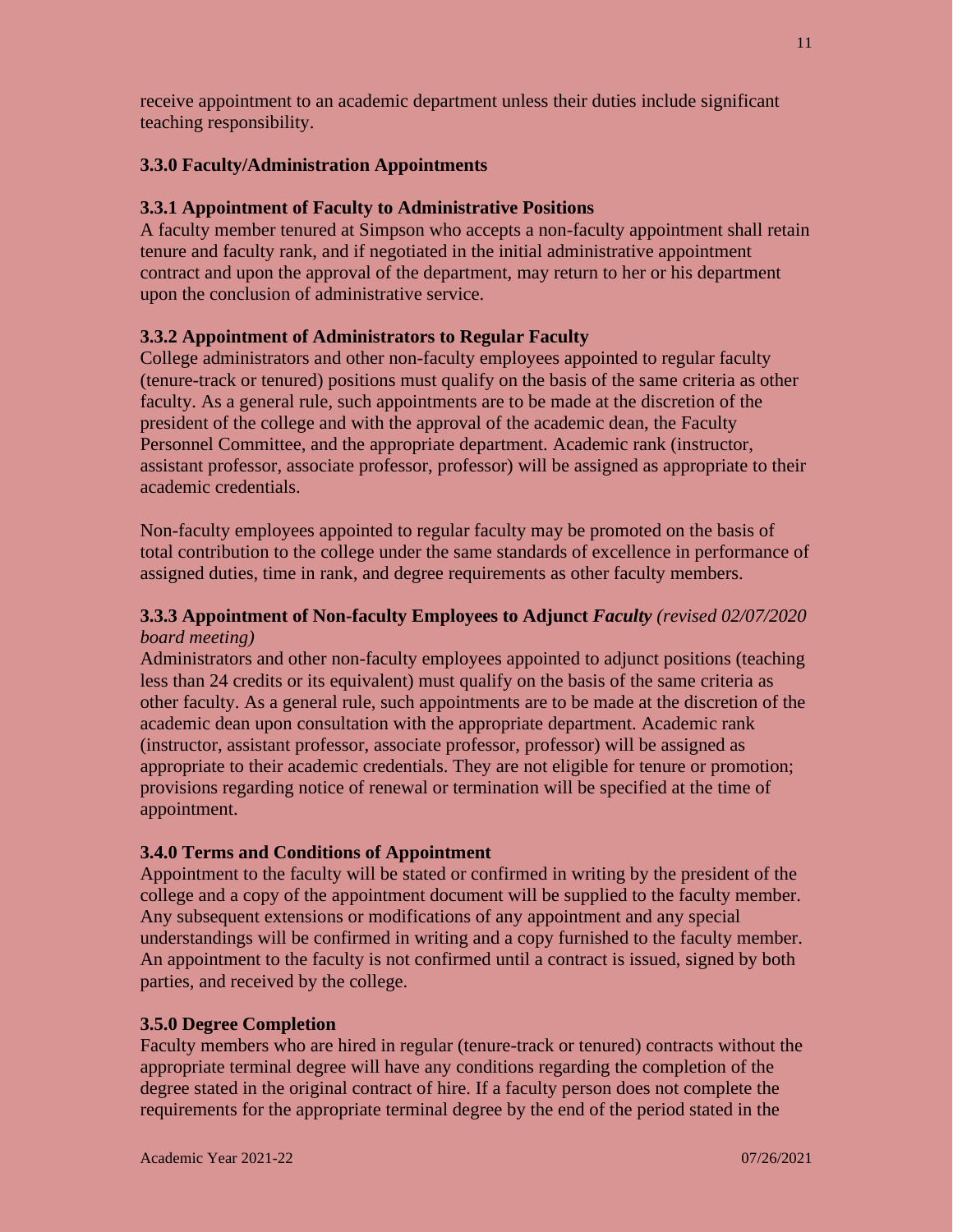initial contract, at the discretion of the academic dean the subsequent contract may include a notice of termination.

#### **SECTION 4: EVALUATION**

All full-time and part-time faculty will be subject to periodic evaluations. The procedures for evaluations are described in Simpson College Faculty Handbook Part III: Personnel Procedures.

#### **SECTION 5: REAPPOINTMENT**

Recommendation for reappointment will be submitted by the department through a process approved by the faculty and described in Simpson College Faculty Handbook Part III: Personnel Procedures. The decision to reappoint will be made by the president upon the recommendation of the academic dean. In addition to merit as a faculty member, enrollment and program needs of the college are proper considerations in deciding whether or not to renew any non-tenured appointment.

#### **SECTION 6: NON-REAPPOINTMENT** *(revised 05/11/2012 board meeting)*

#### **6.1.0 Non-Reappointment of Tenure-track and Tenured Faculty**

In the absence of a letter of resignation, a faculty member holding a tenure-track position or a position with continuous tenure shall be notified in writing of non-reappointment not later than March 1 of the first academic year of service if the appointment expires at the end of that year. If it does not expire at the end of that academic year, then a notice of non-reappointment shall be given in writing at least three months in advance of the termination of the appointment.

In the absence of a letter of resignation, a faculty member shall be notified in writing of non-reappointment not later than December 15 of the second year of academic service, if the appointment expires at the end of the academic year. If it does not expire at the end of the academic year, then a notice of non-reappointment shall be given in writing at least six months before the termination of the appointment.

In the absence of a letter of resignation, a faculty member, after two or more years of fulltime service to the college, will be notified in writing of non-reappointment not later than May 31 of the year prior to termination of the contract.

# **6.2.0 Non-Reappointment of Full-Time Term and Teaching Specialist Faculty**

*(revised 02/07/2020 board meeting)*

In the absence of a letter of resignation, a faculty member holding a full-time term contract or a full-time teaching specialist contract will be provided notice of contract termination and/or non-reappointment according to the procedures outlined in Part III, Section 3.2.0 of the Simpson College Faculty Handbook.

# **SECTION 7: PROMOTION**

Nominations for promotion may be made by the candidate on his/her own behalf or by colleagues within or outside the department or by the academic dean. The procedures for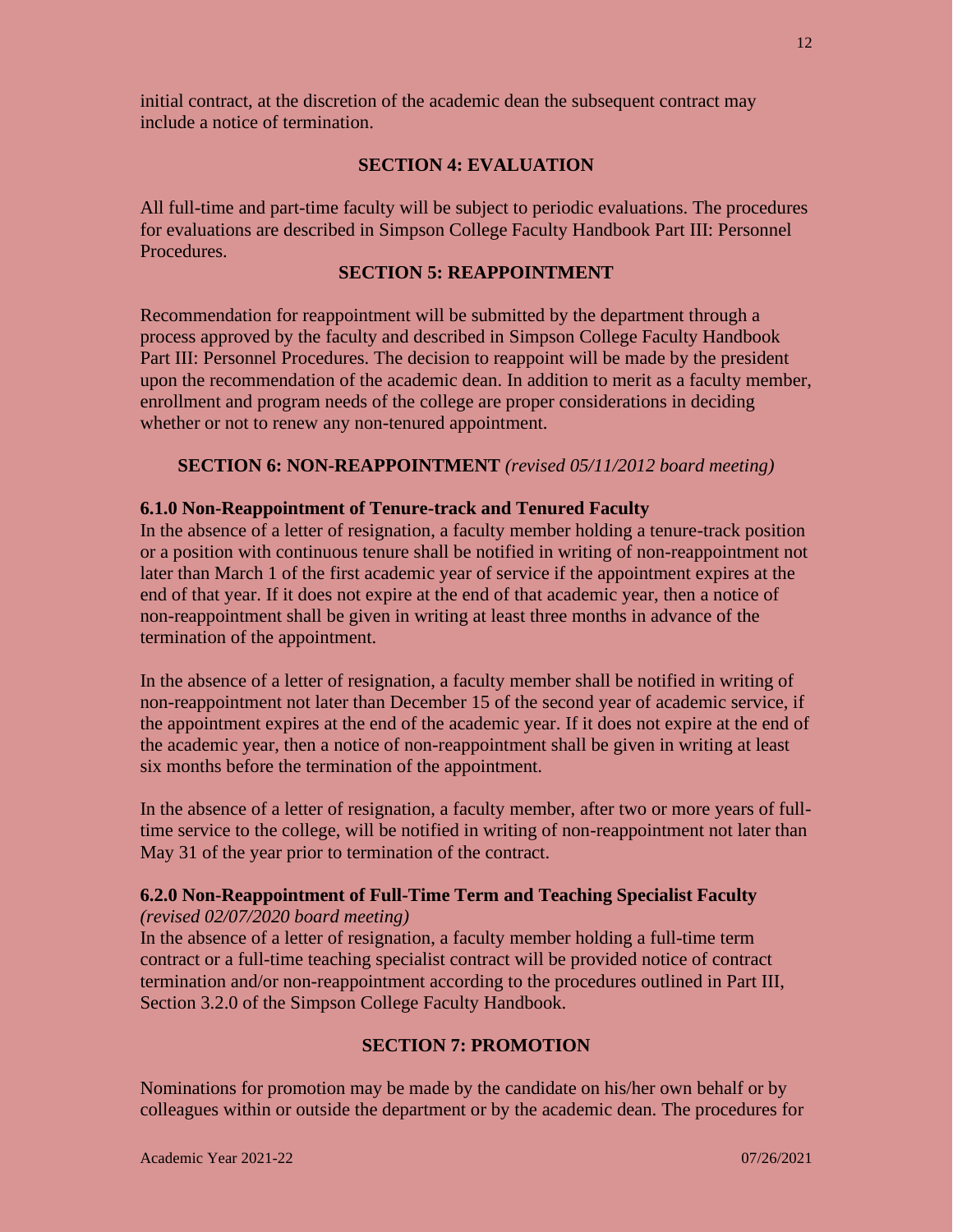promotion and indicators of successful achievement of the criteria can be found in Simpson College Faculty Handbook Part III: Personnel Procedures, Section 6. Promotion will be granted by the president and reported to the board of trustees. Promotion will commence in the following academic year.

# **7.1.0 Definitions and Expectations**

The following section is provided to help define the criteria for tenure and promotion. The examples are not meant to be exhaustive, but serve to provide guidance to all involved in the tenure and promotion process.

# **7.1.1 Teaching**

Teaching effectiveness may include but is not limited to the following five categories: competence in the content area; classroom performance; academic and professional standards; effective professional relations with students; and creativity and selfimprovement. The following is an indication of the kinds of activities that might fall into these categories.

*Competence in the content area* is generally considered to be but is not limited to:

- Mastery and knowledge of the subject matter.
- Staying current with advances and changes within the field.
- Thoroughness of course content.
- Designing and implementing courses that meet the objectives of the department and the college.

*Effective classroom performance* is generally considered to be but is not limited to:

- Effective organization.
- Effective, clear and stimulating presentation and/or discussion.
- Enthusiasm for the subject matter.
- Encouragement of active learning and critical thinking.
- Stimulation of student research, scholarship, and creative projects.
- Allowance for differing learning styles and/or cognitive abilities.
- Willingness to assist students academically inside and outside of the classroom.
- Allowance for and encouragement of the respectful interchange of ideas.
- Providing timely and effective feedback to students.
- Facilitation of student independent learning.
- Stating and meeting course objectives and standards.

*Maintenance of academic and professional standards* is generally considered to be but is not limited to:

- Maintaining academic rigor.
- Providing clear statements of expectations, policies and grading criteria in a syllabus.
- Applying fair and uniform standards of evaluation.
- Adhering to academic rules and regulations of the college and the department.
- Designing tests and assignments that are drawn from course material.
- Providing students with the opportunity to evaluate instruction.
- Meeting classes at the time and for the duration assigned.
- Submitting book orders, grades and other administrative assignments complete and on time.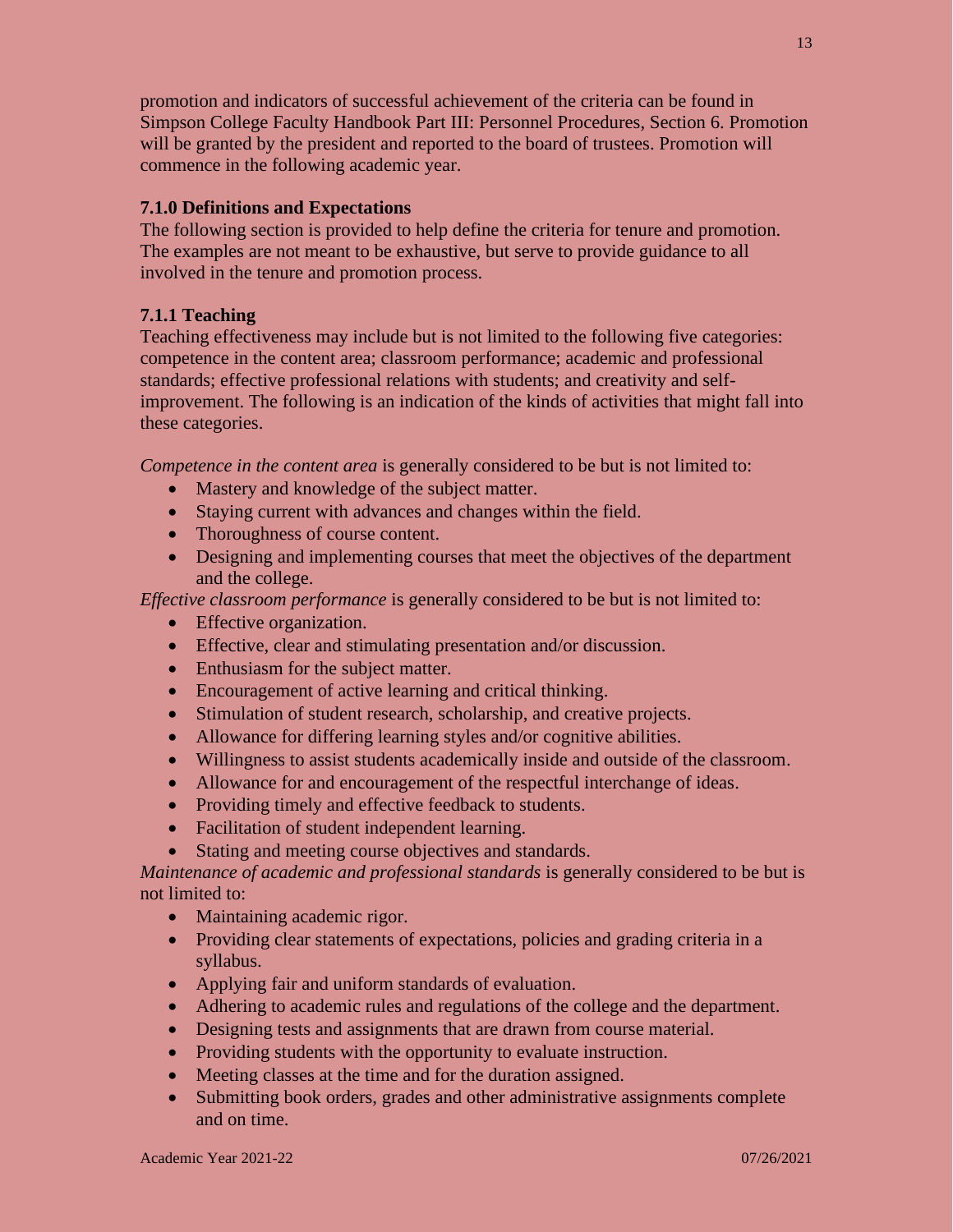*Effective professional relations with students* are generally considered to be but are not limited to:

- Maintaining open communications.
- Posting and maintaining adequate office hours.
- Clearly stating expectations, policies and grading criteria.
- Maintaining a professional attitude and demeanor inside and outside of the classroom.
- Meeting special needs of students.
- Keeping student matters confidential.
- Creating a learning experience free of discrimination and harassment.

*Creativity and self-improvement* is generally considered to be but is not limited to:

- Innovation in course content, course design, methodology, assignments, or evaluation.
- Inter-disciplinary or cross-disciplinary interests.
- Introducing students to the creative processes of the discipline.
- Self-reflection on teaching.
- Efforts to improve teaching.

It should be noted that faculty at Simpson College are expected to be effective teachers with both major and non-major students, as well as beginning and advanced students.

#### **7.1.2 Advising** *(revised 02/08/2013 board meeting)*

Academic advising of students is an essential part of the faculty member's teaching responsibilities. An effective advisor is one who is available and accessible to students, who provides informed counsel on Simpson's curriculum, and who assists students to relate their goals to academic majors and specified courses. Effective advising requires knowledge of the rules, regulations, and procedures of Simpson College as established in its various handbooks and manuals. An effective advisor listens well, provides care and understanding, and assists students in making their own decisions. Advisors should assist students in developing strengths and identifying and improving areas of weakness in their intellectual development. Advising happens formally with assigned advisees as well as informally in normal day-to-day contact with students. Although effective advising may happen in other ways, the faculty at Simpson College highly value advisors meeting inperson with advisees.

Experience in the advising process may include but is not limited to:

- A record of advisees who have graduated.
- Participation in Simpson Colloquium courses.
- Assisting students with internships.
- Assisting with directed or independent studies.
- Facilitating individual undergraduate research.

#### **7.1.3 Professional Development, Scholarship and Achievement**

Professional development, scholarship and achievement improve teaching effectiveness by encouraging the faculty member to keep abreast of new trends and ideas, to reevaluate ideas and theories, and to think seriously on a professional level about concepts and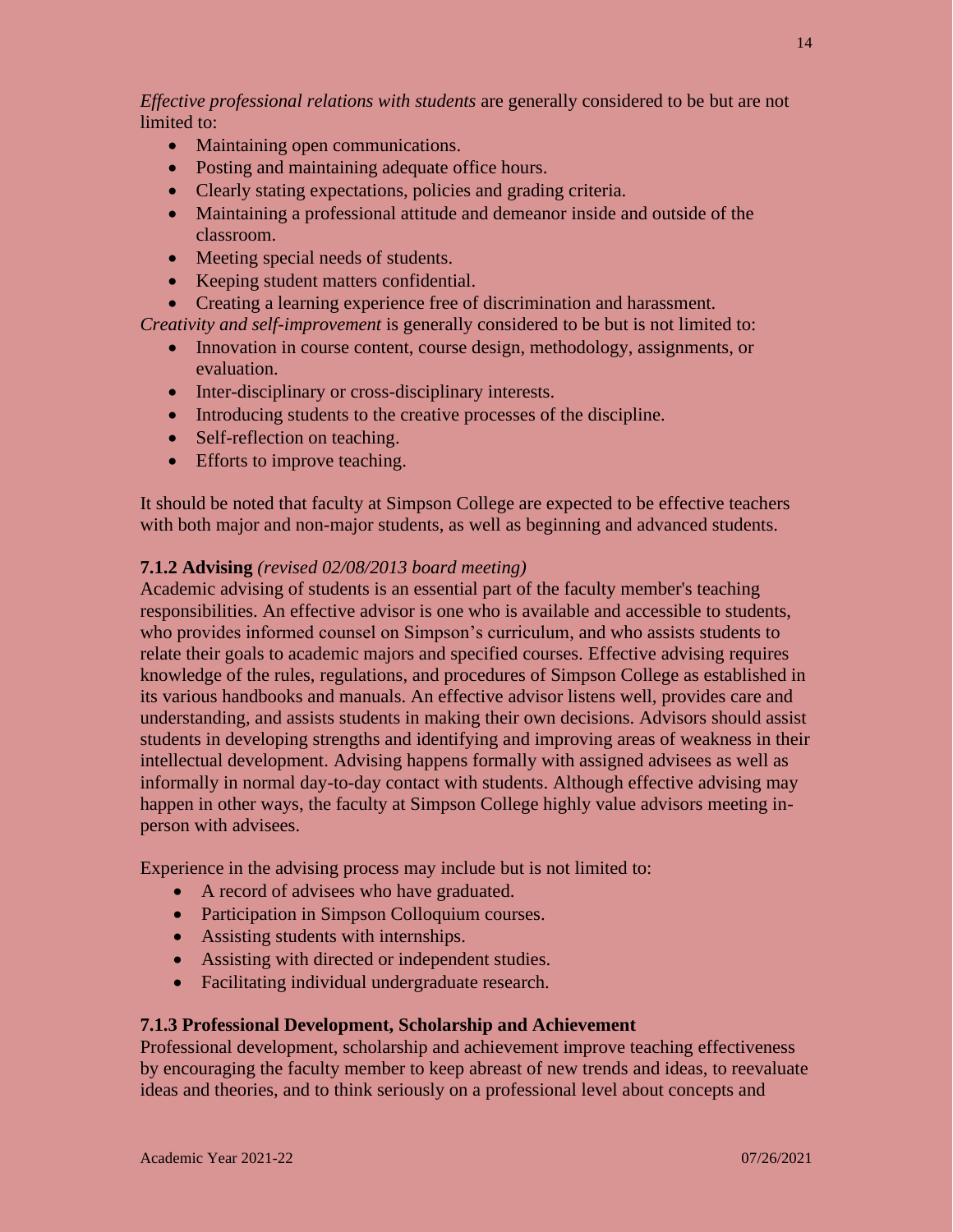issues that are part of the body of knowledge to which students are exposed. The form of professional development, scholarship and achievement varies by discipline.

Evidence of professional development, scholarship and achievement may be demonstrated by but is not limited to the following four categories: ongoing professional development; involvement in research and scholarly study; creative and artistic works; and service to professional organizations within the discipline.

*Ongoing professional development* may include but is not limited to:

- Attendance at discipline-based professional conferences
- Attendance at faculty development workshops and conferences
- The writing and submission of grants
- Regular participation in the college's sabbatical leave program

*Ongoing involvement in research and scholarly study* may include but is not limited to:

- Publications (especially peer-reviewed works).
- Presentations at state and national conferences.
- Professional consultation.

*Creative and artistic works* may include but is not limited to:

- Paintings.
- Sculptures.
- Performances.
- Scripts.
- Poetry.
- Other forms of aesthetic expression.

*Service to professional organizations within the discipline* may include but is not limited to:

- Serving on boards.
- Serving as a journal editor.
- Holding an elected office.
- Being sought out as an expert within the discipline.

**7.1.4 Service to Colleagues and the College** *(revised 02/05/2016 board meeting)*

Promotion to associate professor and professor requires that a faculty member provide service to the Simpson College community. Faculty members are expected to contribute to the governance, operational, and community activities of their departments and the college. Service applies a faculty member's knowledge, skills, and expertise to benefit students or the institution.

An important goal for the service requirement includes promoting a more comprehensive understanding of the various facets of campus life and governance while providing the opportunity to collaborate with faculty and administrators from across the campus.

Specific activities will vary, since they reflect such variables as the academic or professional expertise of the individual faculty member, the nature and needs of each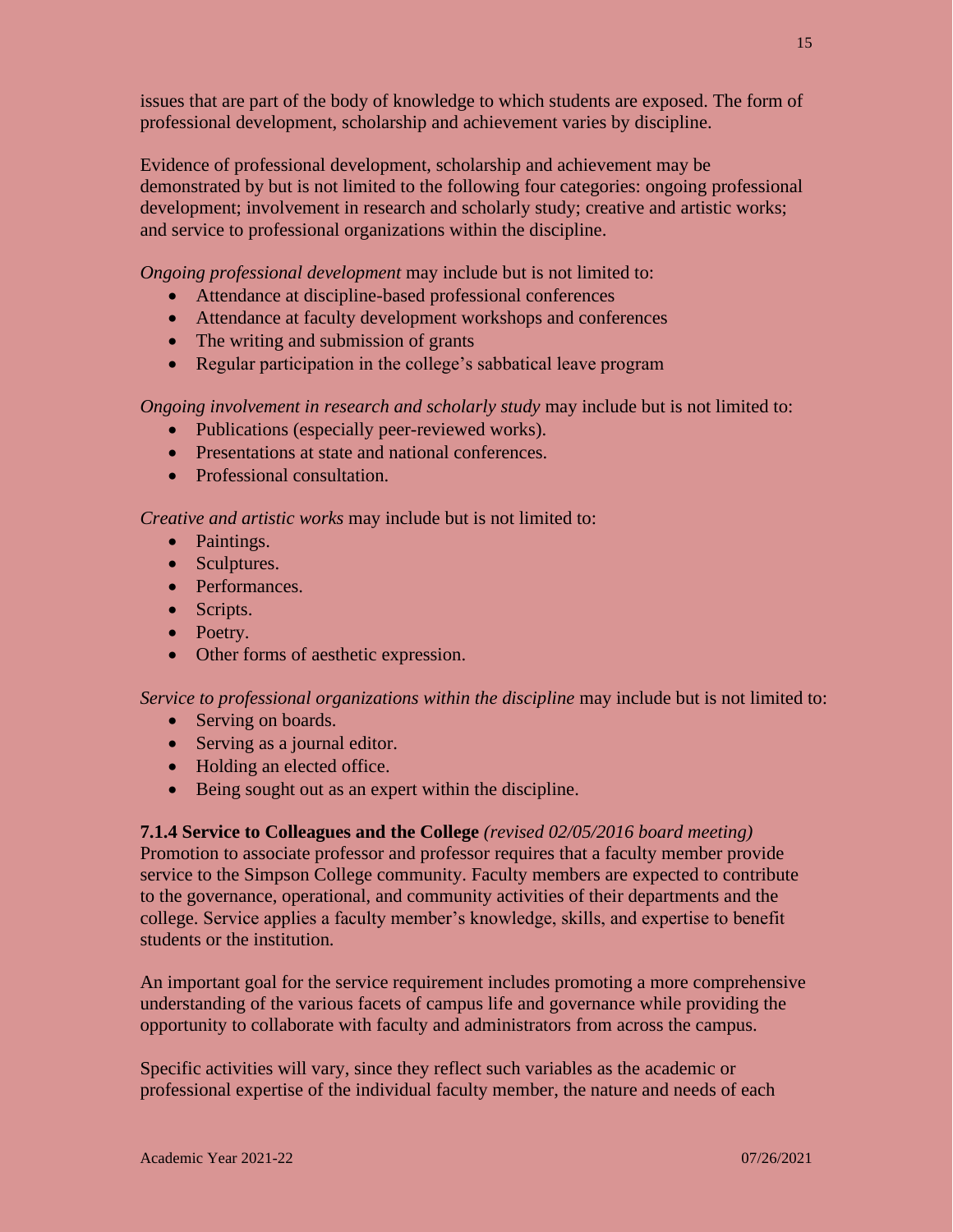department/division, and the faculty member's interests. Evidence of this service may include but is not limited to:

- Participation on standing faculty committees
- Participation on ad hoc committees, task forces, or working groups
- Work on departmental or divisional projects and assessment
- Serving on search committees
- Assisting students with service projects
- Advising student organizations
- Serving as department chair or division head
- Serving as a departmental liaison
- Serving as mentors for new faculty
- Participation in recruitment

To demonstrate effective service to colleagues and the college, the faculty member needs to reflect on the following:

- What was accomplished
- What role he or she played in it
- Its significance or impact

It is the expectation of the faculty that such service will be consistent and of increasing responsibility over one's career.

# **7.2.0 Promotion Criteria for Regular (probationary and tenured) Faculty**

The following criteria will be considered in reviewing nominations for promotion to the designated rank for full-time probationary and tenured faculty. The procedures for the implementation of these policies can be found in Simpson College Faculty Handbook Part III: Personnel Procedures, Section 6.

#### **7.2.1 To Assistant Professor**

In most cases, faculty members with the appropriate terminal degree will receive the rank of assistant professor at the time of hire. When a terminal degree is not complete at the time of hire, the rank will be at the instructor level. The rank will be adjusted upwards by the academic dean to assistant professor upon the completion of the degree.

The following are criteria established for original appointment to assistant professor:

#### **7.2.1.1 Terminal Degree**

In addition, the candidate must show *promise of success* in the following areas:

- **7.2.1.2 Teaching**
- **7.2.1.3 Advising**
- **7.2.1.4 Professional Development, Scholarship and Achievement**
- **7.2.1.5 Service to Colleagues and the College**

# **7.2.2 To Associate Professor**

All successful candidates for tenure are automatically nominated for promotion to associate professor. In addition to the appropriate terminal degree as required for the rank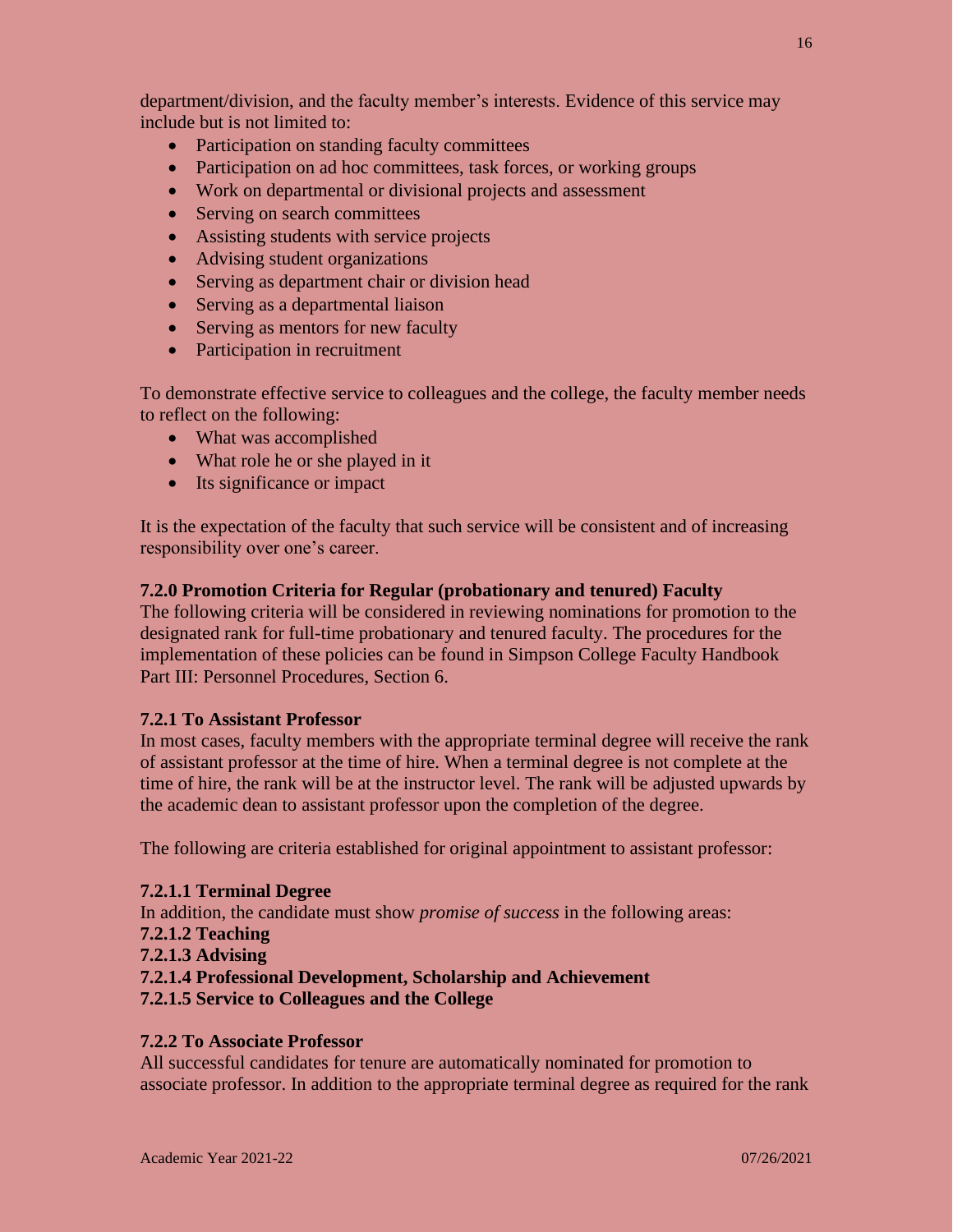of assistant professor and at least a minimum of three years fulltime teaching at Simpson College, the candidate must show *demonstrated success* in the following areas:

**7.2.2.1 Teaching**

# **7.2.2.2 Advising**

**7.2.2.3 Professional Development, Scholarship and Achievement**

**7.2.2.4 Service to Colleagues and the College**

# **7.2.3 To Professor**

Promotion to professor may be made after at least six years of full-time service at the rank of associate professor. In addition to the appropriate terminal degree required for the rank of associate professor, the candidate must show *a sustained record of success* in the following areas:

**7.2.3.1 Teaching**

**7.2.3.2 Advising**

**7.2.3.3 Professional Development, Scholarship and Achievement**

**7.2.3.4 Service to Colleagues and the College**

# **7.3.0 Promotion for Adjunct and Teaching Specialist Faculty**

Faculty in adjunct and teaching specialist contracts are not eligible for promotion except in the case of faculty hired at the rank of instructor without the terminal degree. Upon the completion of the terminal degree, the rank of assistant professor will be granted by the academic dean. Faculty members in adjunct and teaching specialist contracts at the rank of assistant or associate are not eligible for promotion. Promotion to associate and full professor is only available to tenured faculty.

# **SECTION 8: TENURE** *(revised 05/15/2020 board meeting)*

The college will award tenure only to full-time regular faculty who have demonstrated excellence in teaching, advising of students, professional development, as assessed by their peers both on and off campus, and service to the college, which typically includes work on standing committees of the faculty as well as special assignments that might emphasize recruitment, retention, or administration.

They must hold the necessary academic credentials specified in the Simpson College Faculty Handbook, Part II: Personnel Policies, Section 3.1.1.

Granting of tenure is also contingent upon an interest and involvement in the overall activities of the college. Tenured faculty members hold leadership roles across campus that preserve the institution and continually improve the experience of Simpson's students.

Tenure is customarily awarded to faculty members after six years of full-time service unless otherwise specified in the faculty member's contract of hire. A minimum of three years of full-time teaching at Simpson College is required to be eligible for tenure. During this probationary period, they receive annual evaluations by department chairs, division heads and student evaluations for every course, as well as extensive reviews by the Faculty Personnel Committee during their third and sixth years. The review process is overseen by the academic dean and the president of the college.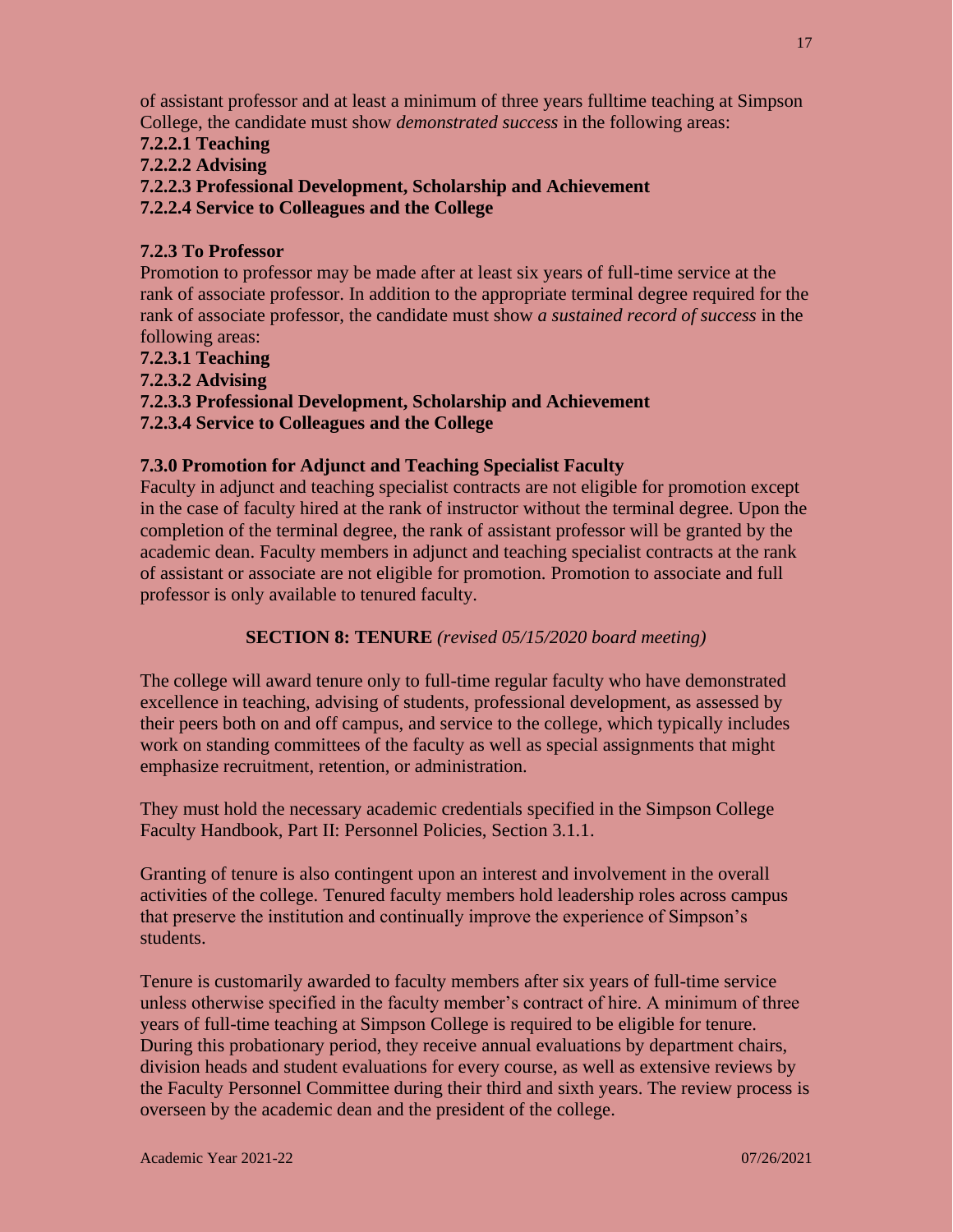Election to appointment with tenure is by the board of trustees upon the recommendation of the president of the college. The nomination for appointment with tenure is initiated by the Faculty Personnel Committee. Tenure will not be granted to part-time faculty members.

Criteria for tenure and promotion are defined in Simpson College Faculty Handbook, Part II: Personnel Policies, Section 7.

Procedures for awarding tenure are in Simpson College Faculty Handbook, Part III: Personnel Procedures, Section 5.

As a consequence of the investment that the college makes in reviewing, supporting, and developing tenure-track faculty, and the commitment that these faculty members exhibit toward the college as vested stakeholders, the college honors the value that tenure brings to the institution.

# **8.1.0 Criteria**

# **8.1.1 Degree** *(revised 05/17/2013 board meeting)*

The appropriate academic degree required for a tenured position will be the earned doctorate except as indicated in 3.1.1.

In order to be considered by the committee for tenure and/or promotion, Simpson College must have documentation that the appropriate degree has been awarded. Normally, this will be a transcript that denotes the completed degree. In cases where all degree requirements have been completed but the degree has not been posted to the transcript by the degree granting institution, Simpson College may accept a letter from the appropriate college official (typically the Registrar) that shows that all requirements have been completed and that the degree will be posted to the transcript on a date certain. Documentation of the completion of the appropriate degree must be included in the candidate's file by the closure date.

In addition to the appropriate terminal degree as required for the rank of assistant professor, the candidate must show *demonstrated success* in the following areas:

# **8.1.2 Teaching 8.1.3 Advising 8.1.4 Professional Development, Scholarship and Achievement 8.1.5 Service to Colleagues and the College**

# **8.2.0 Tenure for Employees with Faculty Rank**

Employees with faculty rank whose assignment includes supervision and other nonteaching duties that are greater than half-time are not eligible to receive tenure. If a subsequent appointment results in a position with full-time teaching responsibility, the faculty member is then eligible for tenure consideration. Time spent in teaching as a nontenured faculty member shall be credited toward time required for tenure on the basis of full-time equivalency.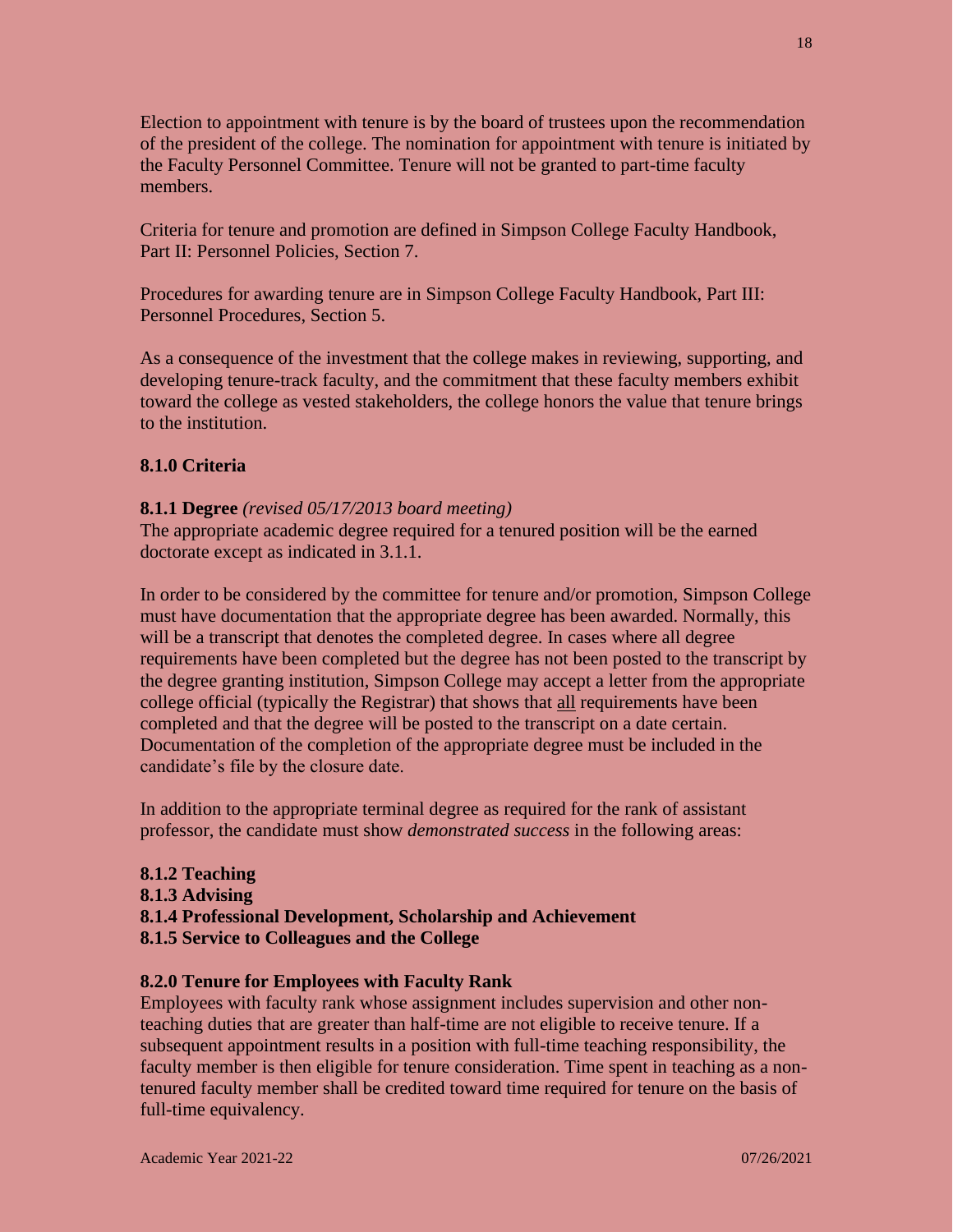#### **8.3.0 Stopping the Tenure Clock**

Tenure-track faculty members serve a probationary period between the time they begin employment and the tenure decision. Under appropriate circumstances this time-period, which is specified in the faculty member's offer letter, may be modified. At the request of the faculty member the college may agree to modify this time-period by not more than two one-year stops in the tenure clock. Any approved modification will result in a corresponding postponement of the tenure decision.

Tenure-track faculty members may request that the tenure clock be stopped for a oneyear period under any of the following circumstances if the faculty member believes the circumstances would seriously impair the faculty member's capacity to build the record of accomplishment he or she judges appropriate for professional satisfaction and tenure review:

- i. Pregnancy, childbirth, adoption or foster child placement
- ii. Substantial caregiver responsibility for someone with whom the tenure track faculty member has a familial or household relationship/impairment.
- iii. Physical or mental illness or impairment
- iv. Military service
- v. Legal concerns, including but not limited to, the settling of estates or the processing of divorce, custody disputes, civil suits or the defense of felony criminal charges.

The above list of circumstances is not intended to be exhaustive, but instead is intended to be illustrative in nature. This policy recognizes that a variety of circumstances and conditions can occur that would make it beneficial to the faculty member and the College to temporarily stop the tenure clock.

Tenure clock stops are granted in one-year increments. A cumulative total of two years is normally the maximum period of time that the tenure clock may be stopped for any combination of reasons. Requests should be made no more than 6 months after the commencement of the qualifying event or extenuating circumstance.

A request for a tenure clock stop must be submitted in writing to the academic dean. In determining whether the request will be granted the College shall determine if, in its opinion, the circumstances identified would seriously impair the faculty member's capacity to build the record of accomplishment necessary for successful tenure review: Approval of a request shall be automatic for any faculty member who has been granted a paid or unpaid leave of absence for one or more semesters and for any of reasons specified in paragraph (i), above. Documentation of medical reasons (other than childbirth) will be required prior to approval; documentation of other extenuating circumstances may also be required. The faculty member may appeal a denial of a request to the President of the College, whose decision on the matter shall be final. It should be noted that unless an exception is granted by the College, faculty members will serve the total number of probationary years as specified in the original contract at the time of hire (excluding any year(s) during which the tenure clock is stopped).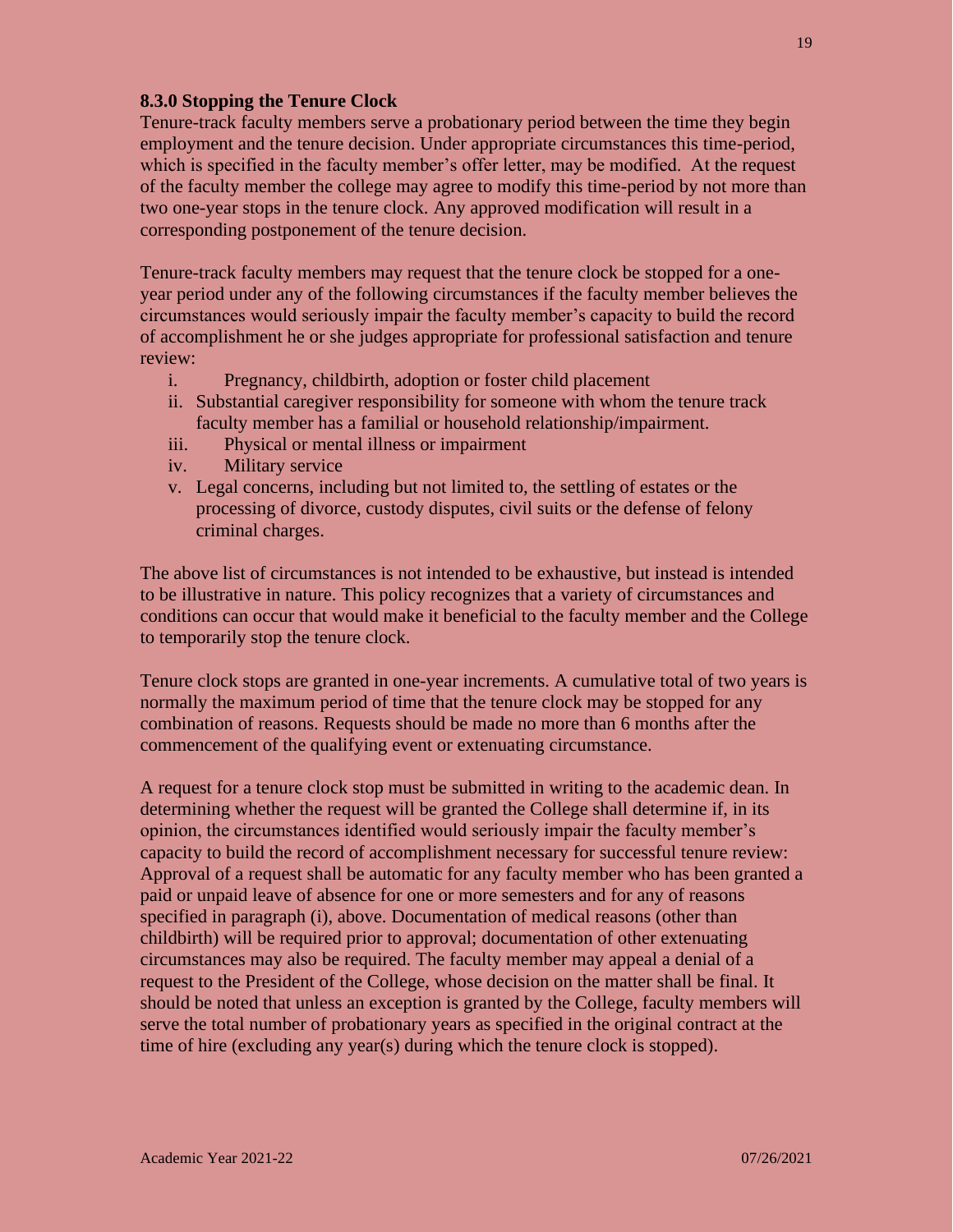It is very important that all individuals and committees participating in tenure reviews understand that any individual whose tenure clock has been stopped must be held to the same standards -no lesser and no higher- as those to which all other candidates are held.

#### **SECTION 9: DISCIPLINARY POLICY**

The college respects, supports, and advocates the many academic freedoms granted to faculty with the understanding that academic freedoms include expectations and responsibilities. In the event that a faculty member exhibits inappropriate conduct, sanctions or more severe disciplinary action may be taken. Examples of inappropriate conduct include: violation of the college's sexual harassment or drug and alcohol policies; illegal conduct; failure to fulfill academic obligations; disruption of teaching, research, or other college business; violation of the college's statement on consensual relationships; academic dishonesty; or any other unprofessional behavior that renders a faculty member unfit in his or her professional capacity as a Simpson faculty member. Any charge that could lead to disciplinary action against a faculty member is a matter of utmost gravity, and the decision to pursue disciplinary action must be weighed with a serious regard for the academic freedom of all parties directly concerned, and indeed for the entire academic community. The faculty member has a right to know the charges and to appeal any decision using the process outlined in Simpson College Faculty Handbook Part III: Personnel Procedures, Section 9.

# **9.1.0 Sanctions**

# **9.1.1 Minor Sanctions**

Minor disciplinary sanctions may include but are not limited to an oral reprimand, a written reprimand, or a written agreement on the terms for continued appointment.

#### **9.1.2 Severe Disciplinary Sanctions**

Severe disciplinary sanctions may include but are not limited to suspension without pay for a specified time, reduction or change of assignment, reduction or change in salary, reduction in rank, or dismissal.

# **SECTION 10: APPEALS OF FACULTY PERSONNEL COMMITTEE RECOMMENDATIONS**

The dean for academic affairs has the responsibility of conveying the reasons for a negative recommendation of the committee.

If the faculty member involved desires a fuller explanation of the reasons for the negative recommendation in his or her case, he/she will have the right to a hearing before the committee.

The faculty member always has the right of appeal to the president of the college who may, in exceptional cases and in the light of certain stated questions, ask the committee to restudy and reassess the case and subsequently to report its recommendations. Ultimately, the decision of the president to support or overturn the Faculty Personnel Committee recommendation is final.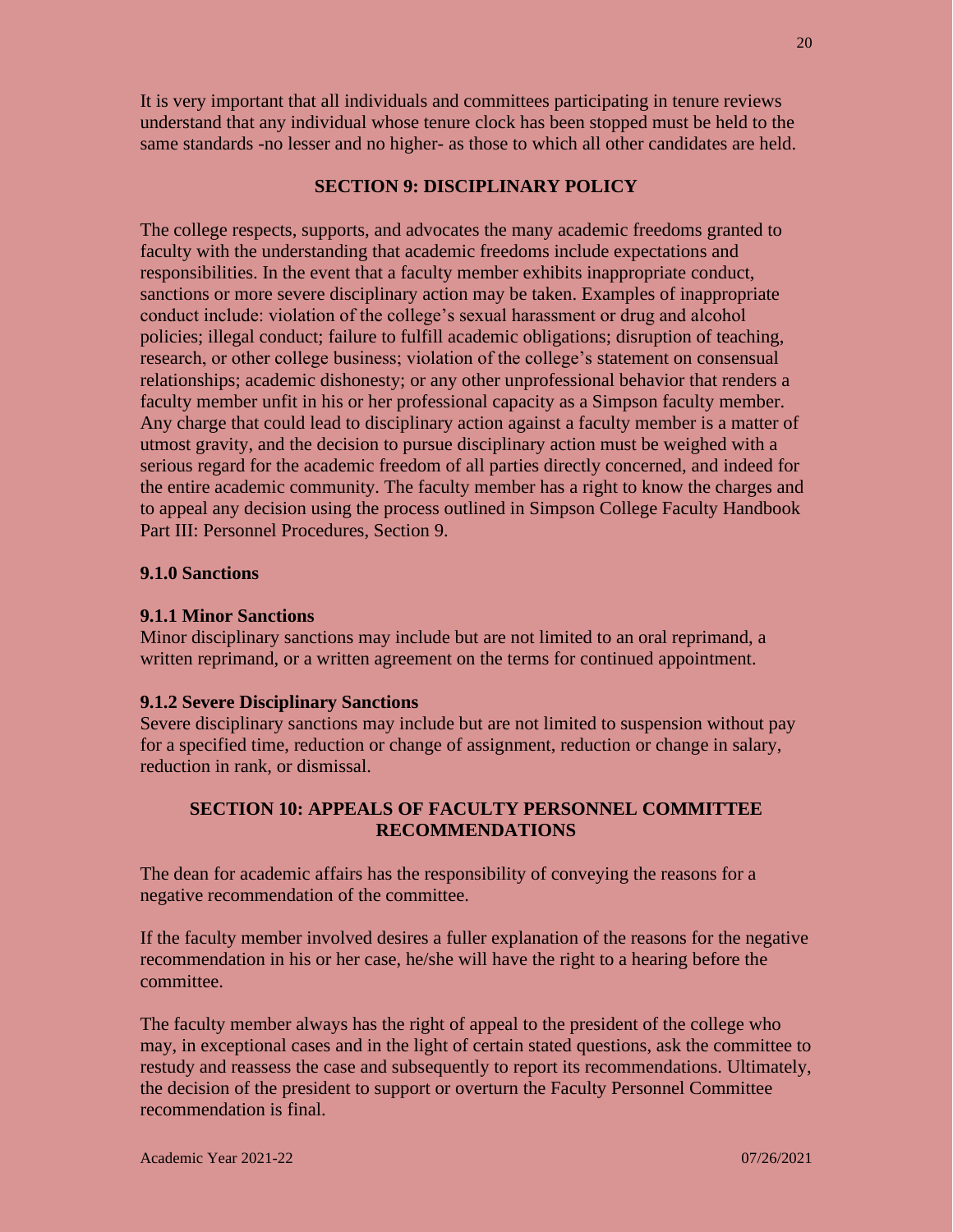# **SECTION 11: DISMISSALS FOR CAUSES OTHER THAN FINANCIAL THREAT OR RETRENCHMENT**

A faculty member may be dismissed for causes, other than financial necessity or retrenchment while he/she is on tenure or prior to the end of a contract, but such dismissal shall be carried out only after prescribed procedures involving (1) an advisory committee consisting of the three professors of the faculty, senior in terms of service and not currently divisional chairpersons, (2) a hearing committee consisting of the divisional chairpersons and three members-at-large selected on the basis of seniority of rank and service not including advisory committee members, (3) the president, (4) and the board of trustees. The three senior professors on the advisory committee shall be selected on the basis of term in service in the professorial rank and if necessary the associate professorial rank, and in alphabetical order. The senior member of the advisory committee shall be its chairperson. The members of the advisory committee and the hearing committee who are in office when a case begins shall continue until the case is closed. The hearing committee shall elect its chairperson from among its members.

When reason arises to question the fitness of a faculty member who has tenure or whose term appointment has not expired, the president shall discuss the matter with him/her in personal conference. The matter may be terminated by mutual consent at this point. If, however, an adjustment does not result, the president shall charge the advisory committee with the function of rendering confidential advice and shall informally inquire into the situation in order to effect an adjustment. If none is affected, this committee shall determine whether in its view formal proceedings to consider dismissal should be instituted. If the advisory committee recommends that such proceedings should be begun, or if the president of the institution, even after considering a recommendation of the committee favorable to the faculty member, expresses his/her conviction that a proceeding should be undertaken, action shall be commenced under the procedures that follow. Except where there is disagreement, the president and the advisory committee shall jointly formulate a statement with reasonable particularity of the grounds proposed for the dismissal. If there is disagreement, the president or his/her representative shall formulate the statement.

The formal proceedings shall be commenced by a letter addressed to the faculty member by the president informing the faculty member of the statement formulated, and informing him/her that, if he/she so requests, a hearing to determine whether he/she should be removed from his/her faculty position on the grounds stated will be conducted by the hearing committee at a specified time and place. In setting the date of the hearing, sufficient time shall be allowed the faculty member to prepare his/her defense. The faculty member shall be informed, in detail or by reference to published regulations, of the procedural rights that will be accorded to him/her. The faculty member shall state in reply whether he/she wishes a hearing, and, if so, shall answer in writing not less than one week before the date set for the hearing, the statements in the president's letter.

Suspension of the faculty member during the proceedings involving him/her shall occur only if immediate harm to himself/herself or others is threatened by his/her continuance, or if, in the judgment of the president of the college, considerable harm to the quality of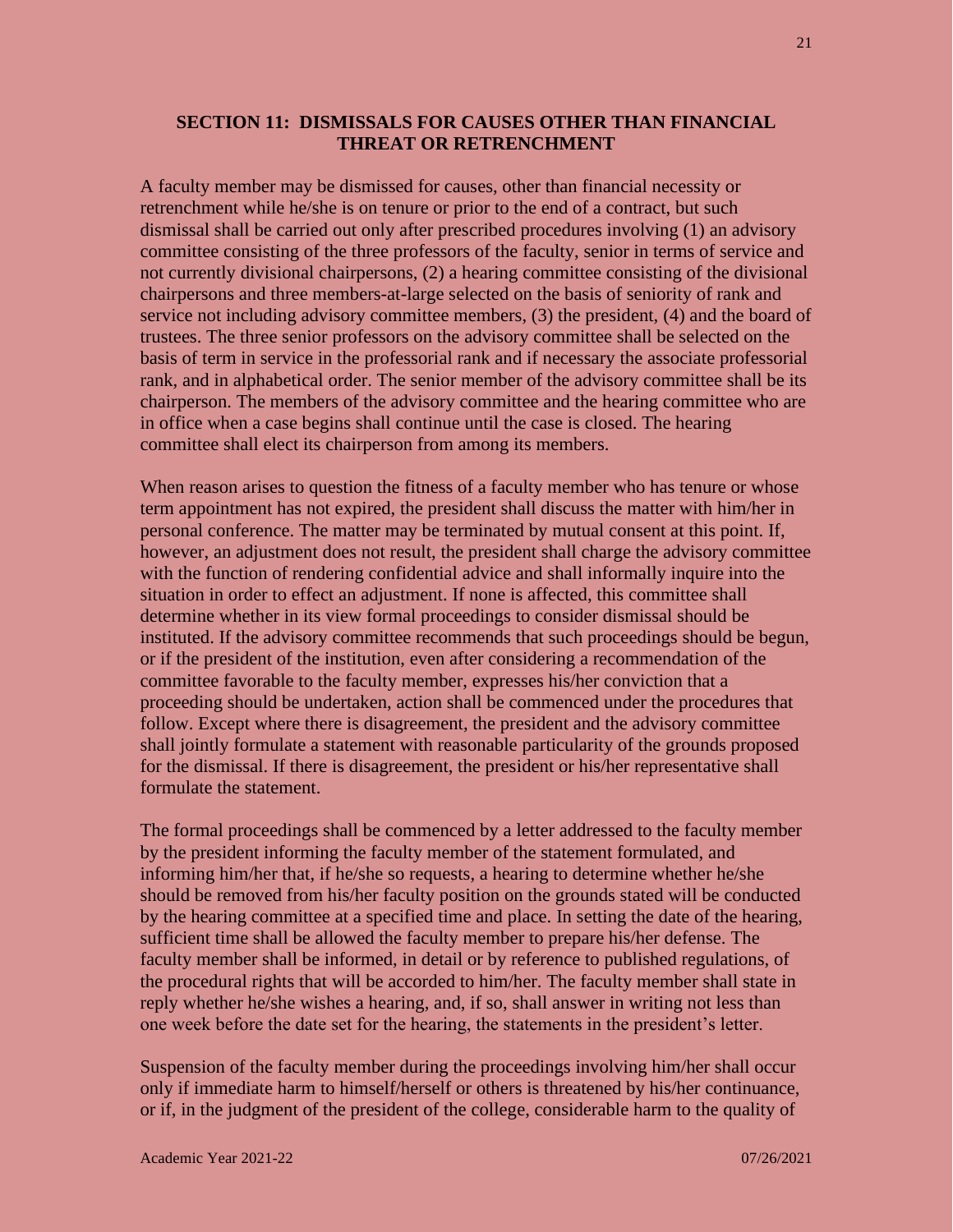the instructional program of the college is the prospect. Any such suspension shall be with pay.

The hearing committee shall proceed by considering the statement of grounds for dismissal already formulated, and the faculty member's response written before the time of the hearing. If the faculty member has not requested a hearing, the hearing committee shall consider the case on the basis of the obtainable information and decide whether the faculty member shall be removed. If any facts are in dispute, the testimony of witnesses and other evidence concerning the matter set forth in the president's letter to the faculty member shall be received. All such hearings shall normally be held in private.

The president shall have the option of attendance during the hearing. He/she may designate an appropriate representative to assist in developing the case; but the committee shall determine the order of proof, shall normally conduct the questioning of witnesses, and, if necessary, shall secure the presentation of evidence importance to the case.

The faculty member shall have the option of assistance by counsel, whose functions shall be similar to those of the representative chosen by the president. The faculty member shall have the aid of the hearing committee, when needed, in securing attendance of witnesses. The faculty member or his/her counsel and the representative designated by the president shall have the right, within reasonable limits, to question all witnesses who testify orally.

The faculty member shall have the opportunity to be confronted by all witnesses adverse to him/her. Where unusual and urgent reasons move the hearing committee to withhold this right, or where the witness cannot appear, the identity of the witness, as well as his/her statements, should nevertheless be disclosed to the faculty member. Subject to these safeguards, statements may when necessary be taken outside the hearing and reported to it. All of the proceedings shall be duly recorded. Unless special circumstances warrant, it shall not be necessary to follow formal rules of court procedure. In the hearing of charges of incompetence, the testimony may include that of teachers and other scholars, either from the college or from other institutions.

The hearing committee shall reach its decision in conference, on the basis of the hearing. Before doing so, it shall give opportunity to the faculty member or his/her counsel and the representative designated by the president to argue orally before it. If written briefs would be helpful, the hearing committee may request them. The committee may proceed to a decision promptly, without having the record of the hearing transcribed, where it feels that a just decision can be reached by this means; or it may await the availability of a transcript if its decision would be aided thereby. It shall make explicit findings with respect to each of the grounds of removal presented, and a reasoned opinion may be desirable. Publicity concerning the committee's decision may properly be withheld until consideration has been given to the case by the board of trustees. The president and faculty member shall be notified of the decision in writing and shall be given a copy of the record of the hearing. Any release to the public shall be made through the president's office.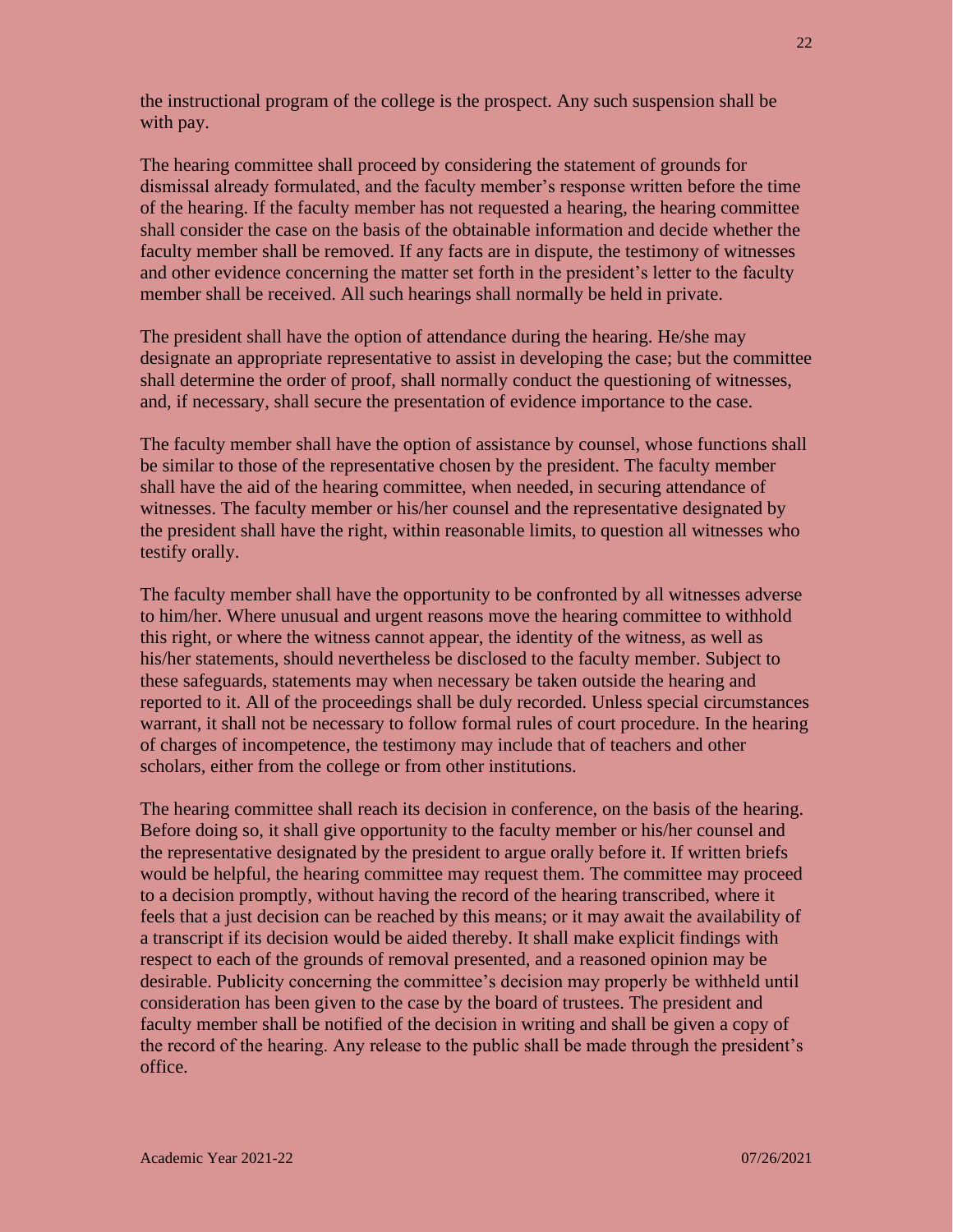The president shall transmit to the trustees' academic affairs committee the full report of the hearing committee, stating its action. The academic affairs committee may choose to review the case, or the faculty member may appeal to the academic affairs committee for review. In either event, the review shall be based on the record of the previous hearing, accompanied by the opportunity for argument, oral or written or both, by the principals at the hearing or their representatives. The decision of the hearing committee shall either be sustained or the proceedings be returned to the committee with the objections specified. In such a case the committee shall reconsider, taking account of the stated objections and receiving new evidence if necessary. It shall frame its decision and communicate it in the same manner as before. Only after study of the committee's reconsideration shall the academic affairs committee make a final decision.

Except for such simple announcements as may be required, covering the time of hearing and similar matters, public statements about the case by either the faculty member or administrative officer shall be avoided so far as possible until the proceedings have been completed.

# **SECTION 12: INSTITUTIONAL RETRENCHMENT UNDER CONDITIONS OF FINANCIAL THREAT AND/OR ENROLLMENT** *(revised 05/17/2013 board meeting)*

#### **12.1.0 Introduction**

The board of trustees by law has ultimate responsibility for all programs of the college, including the academic programs and departments. (See Article VII of the Articles of Incorporation and Article I and Article XI of the By-laws of Simpson College.) By tradition and practice, the faculty of the college have "primary responsibility for determining the academic policies of the college." (See Article III of the Faculty Constitution.) As indicated in Article XI of the Simpson College Bylaws, the faculty and the administration "cooperate" with each other in making educational policies, requirements, courses of study, etc.

# **12.2.0 Discontinuance of Academic Programs and Majors in Conditions Other Than Financial Threat or Exigency**

Academic programs and academic majors are added and deleted from the offerings of the college by vote of the faculty. At the same time, the administration of the college is responsible for providing resources for all programs of the college and the hiring of faculty. Working together through its various committees, the faculty and the administration determine funding levels for the college's various academic programs.

From time to time, the administration of the college may seek to eliminate an academic program, an academic major or an academic department for the purpose of reducing costs or reallocating resources outside of the conditions outlined in the Simpson College Faculty Handbook Part II: Personnel Policies, Section 12.3.0. As the AAUP suggests in its policy statement on the matter, such decisions should be "based essentially on educational considerations" and "must reflect long-range judgments that the educational mission of the institution as a whole will be enhanced by the discontinuance." (See AAUP Recommended Institutional Regulations on Academic Freedom and Tenure.) Should this be the case, administration will follow the procedures outlined in the Simpson College Faculty Handbook Part III: Personnel Procedures, Section 13.1.0.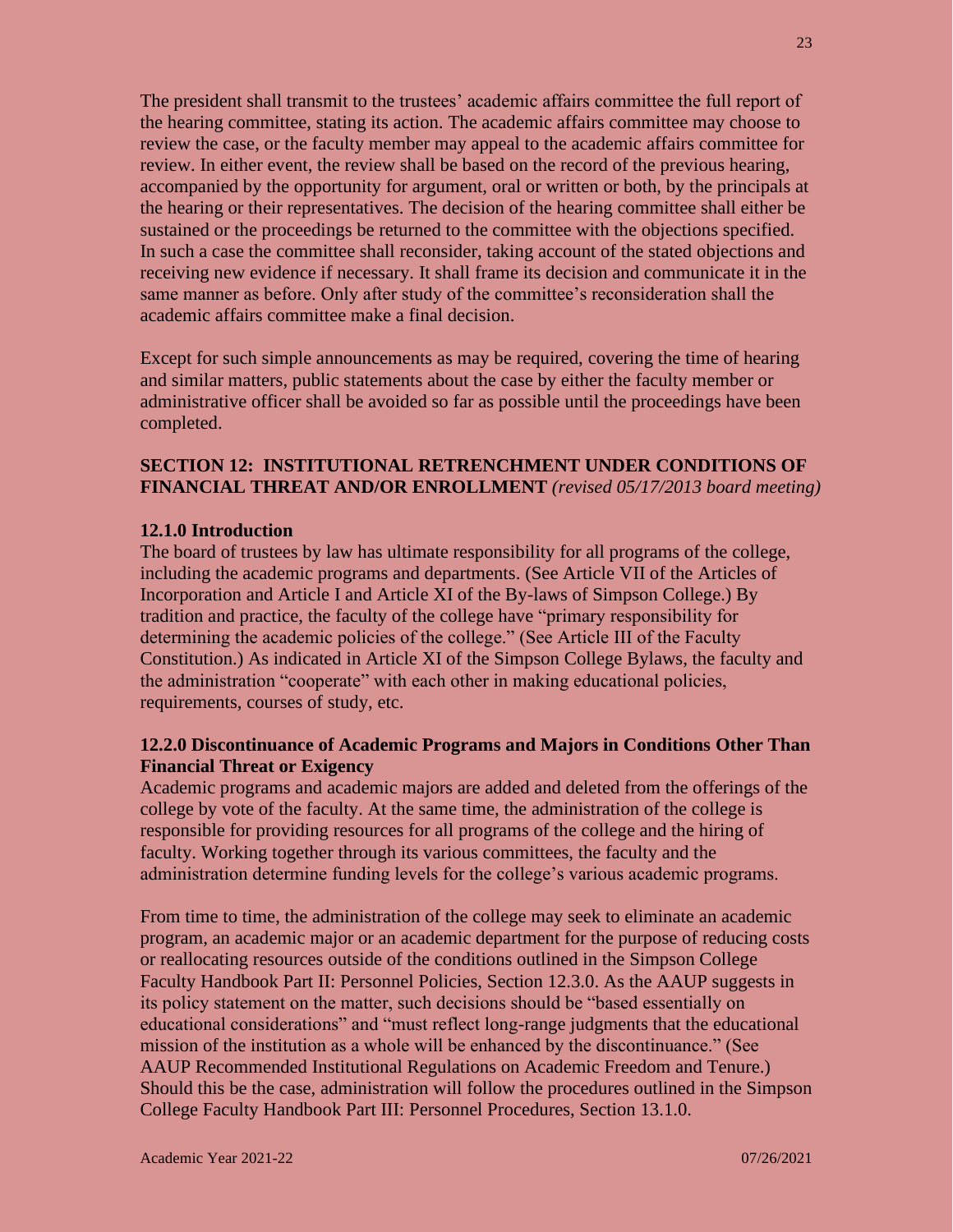# **12.3.0 Institutional Retrenchment Under Conditions of Financial Threat and/or Financial Exigency**

#### **12.3.1 Retrenchment**

Retrenchment is a term used by the college to describe a need to significantly reduce expenditures in a given area or college-wide outside of the normal reshaping of the offerings of the college as described in the Simpson College Faculty Handbook, Part II: Personnel Policies, Section 12.2.0. It is a condition that by definition is temporary and as such has a beginning and end date. A period of retrenchment is formally declared and ended by the president of the college.

The board of trustees, through its own deliberations and recommendations by the president, reserves the right and assumes the responsibility to make decisions about retrenchment necessary to preserve the minimal requirements for the maintenance of institutional excellence and financial stability. Reductions in expenditures, including those in faculty or staff, may be necessary due to a serious financial threat to the college, resulting from financial reversals and observable or anticipated deficits. Such a condition may necessitate reductions in academic departments or programs and/or elimination of supporting administrative positions.

#### **12.3.2 Financial Threat**

A financial threat to the college may arise in a given academic year or emerge as an anticipated condition in the near future.

An existing or anticipated threat to the financial stability of an institution is defined as the presence of, or anticipation of, a significant budget deficit concluded to extend longer in length than the period of a single budget year. Such a threat may arise from continued and anticipated enrollment decline, serious reversals in endowment income, or the impact of serious budget reversals brought on by factors beyond the control of the college or its administration.

The conditions of financial threat are to be distinguished from those of a single year budget imbalance brought about by a temporary drop in student enrollment, cyclical market reversals affecting endowment income, unanticipated expenditures in a given year or a temporary reduction of annual gift income.

In her or his position as the chief administrative officer of the college, the president has the responsibility to initiate discussions with the proper faculty committees, responsible administrative personnel, and appropriate committee or committees of the board of trustees, if he/she believes a financial threat exists.

The procedures to be used in the case of retrenchment under conditions of financial threat can be found in the Simpson College Faculty Handbook, Part III: Personnel Procedures, Section 13.2.1.

#### **12.3.3 Financial Exigency**

Financial exigency is defined by AAUP as "…an immediate financial crisis that threatens the survival of the institutions as a whole…" (See AAUP, Recommended Institutional